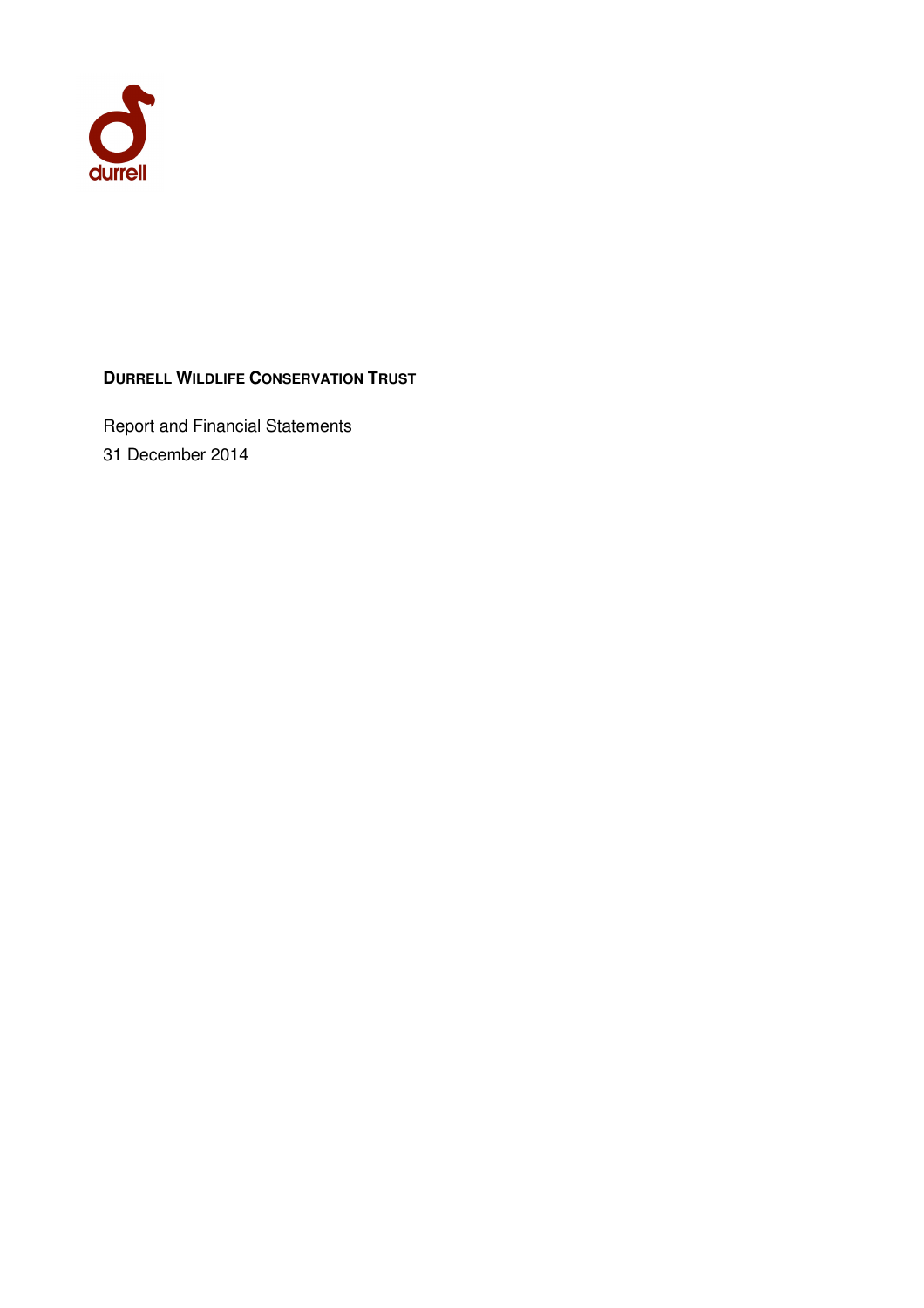| <b>INDEX</b>                                                                      | <b>PAGES</b> |
|-----------------------------------------------------------------------------------|--------------|
| <b>1. LEGAL AND ADMINISTRATIVE DETAILS</b>                                        | $3 - 4$      |
| 2. REPORT OF THE TRUSTEES FOR THE YEAR ENDED<br><b>31 DECEMBER 2014</b>           | $5 - 18$     |
| 3. INDEPENDENT AUDITOR'S REPORT TO MEMBERS                                        | 19           |
| 4 STATEMENT OF FINANCIAL ACTIVITIES FOR THE YEAR ENDED 31<br><b>DECEMBER 2014</b> | $20 - 21$    |
| 5 BALANCE SHEET AS AT 31 DECEMBER 2014                                            | 22           |
| 6 CASHFLOW STATEMENT FOR THE YEAR ENDED 31 DECEMBER 2014                          | 23           |
| 7 NOTES TO THE FINANCIAL STATEMENTS                                               | 24-41        |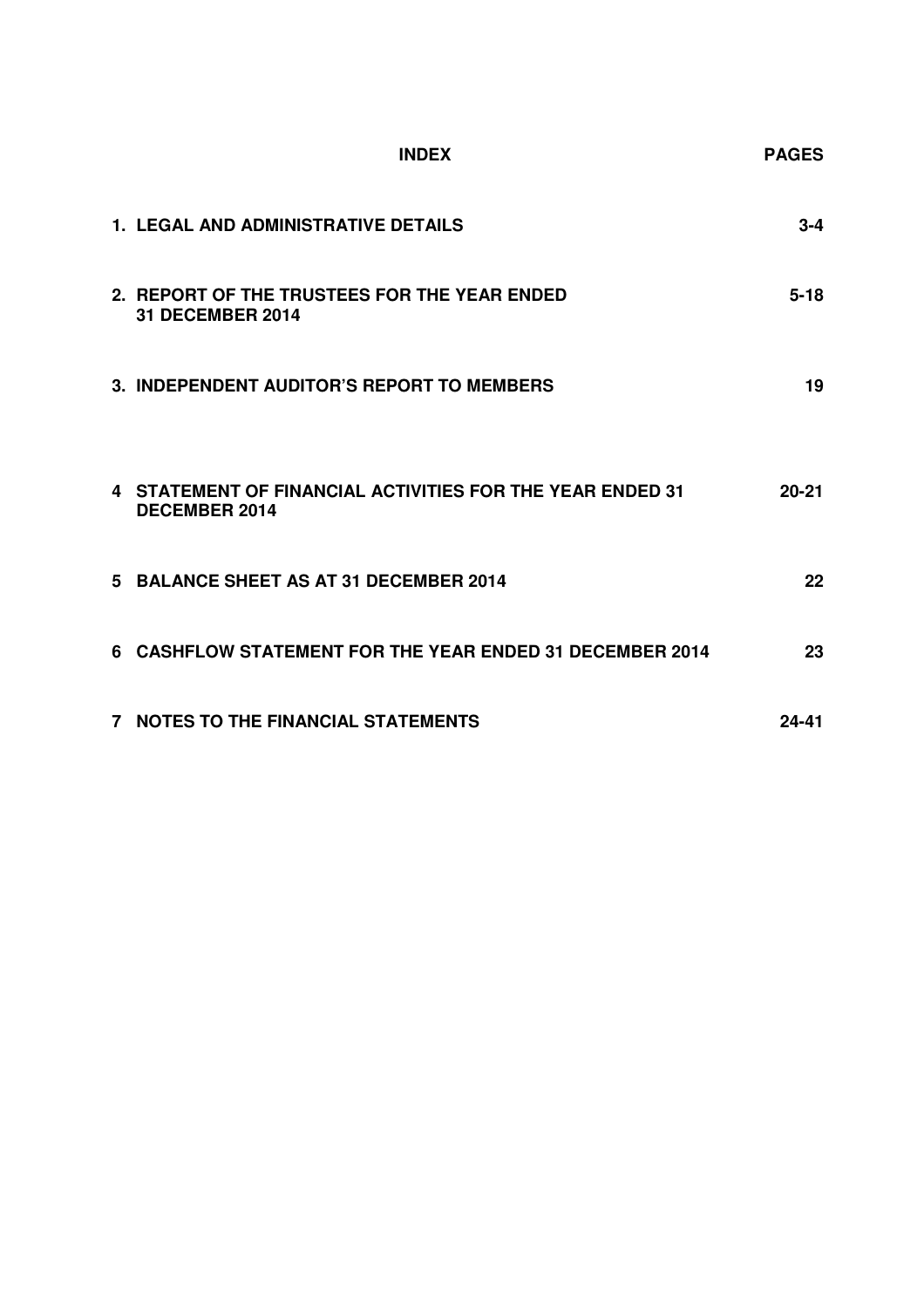# LEGAL AND ADMINISTRATIVE DETAILS

| <b>NAME</b>                 | Durrell Wildlife Conservation Trust                                                                                                                                                                                                                                                                                                                                                                                                                                                                                                                |
|-----------------------------|----------------------------------------------------------------------------------------------------------------------------------------------------------------------------------------------------------------------------------------------------------------------------------------------------------------------------------------------------------------------------------------------------------------------------------------------------------------------------------------------------------------------------------------------------|
| <b>GOVERNING INSTRUMENT</b> | Durrell Wildlife Conservation Trust is an association incorporated under<br>Article 4 of the Loi (1862) sur les teneures en fidéicommis et l'incorporation<br>d'associations, as amended. It is governed by Rules registered in the<br>Royal Court, Jersey on 5 August 2005, as amended December 2009.                                                                                                                                                                                                                                             |
| <b>PATRON</b>               | Her Royal Highness The Princess Royal                                                                                                                                                                                                                                                                                                                                                                                                                                                                                                              |
|                             |                                                                                                                                                                                                                                                                                                                                                                                                                                                                                                                                                    |
| <b>HONORARY DIRECTOR</b>    | Dr Lee M Durrell MBE                                                                                                                                                                                                                                                                                                                                                                                                                                                                                                                               |
| <b>CHIEF EXECUTIVE</b>      | Mr Oliver Johnson                                                                                                                                                                                                                                                                                                                                                                                                                                                                                                                                  |
| <b>CHAIRMAN OF BOARD OF</b> | Advocate Jonathan White (retired July 2014)                                                                                                                                                                                                                                                                                                                                                                                                                                                                                                        |
| <b>TRUSTEES</b>             | Mr Phillip Callow (Appointed July 2014)                                                                                                                                                                                                                                                                                                                                                                                                                                                                                                            |
| <b>DEPUTY CHAIRMAN</b>      |                                                                                                                                                                                                                                                                                                                                                                                                                                                                                                                                                    |
| <b>HONORARY TREASURER</b>   | Mr Kevin Keen (elected July 2014)                                                                                                                                                                                                                                                                                                                                                                                                                                                                                                                  |
| <b>HONORARY SECRETARY</b>   | Mr Tim Ringsdore (elected July 2009)                                                                                                                                                                                                                                                                                                                                                                                                                                                                                                               |
| <b>TRUSTEES</b>             | Elected by the Members in General Meeting                                                                                                                                                                                                                                                                                                                                                                                                                                                                                                          |
|                             | Prof Michael Bruford (elected July 2009)<br>Mr Phillip Callow (elected July 2010)<br>Mr Robert Dewar (elected July 2012)<br>Mrs Tricia Kreitman (elected July 2009, retired July 2013)<br>Mr Ian K Lazarus (elected July 2013)<br>Professor EJ Milner-Gulland (elected July 2013)<br>Mr John Miskelly (retired July 2014)<br>Mr Tim Ringsdore (elected July 2009)<br>Mr Hugh Roberts (elected July 2012, retired February 2013,<br>re-elected July 2013))<br>Advocate Jonathan White (retired July 2014)<br>Mr Nicholas Winsor (elected July 2013) |
| <b>HONORARY FELLOWS</b>     | Sir David Attenborough CBE, FRS<br>Mr Martin Bralsford<br>Mr John Cleese<br>Mrs Murray S Danforth Jnr<br>Mr Reginald R Jeune CBE<br>Dr Alison Jolly BA, PhD (deceased 6 February 2014)<br>Mrs Tricia Kreitman<br>Dr Thomas E Lovejoy BS, PhD<br>Dr Jeremy J C Mallinson OBE, DSC, CBiol, FIBiol<br>Professor Robert Martin BA, DPhil, DSC, CBiol, FIBiol<br>Mr Robin Rumboll<br>General Sir Peter Whiteley GCB, OBE<br>Mr Edward J Whitley                                                                                                         |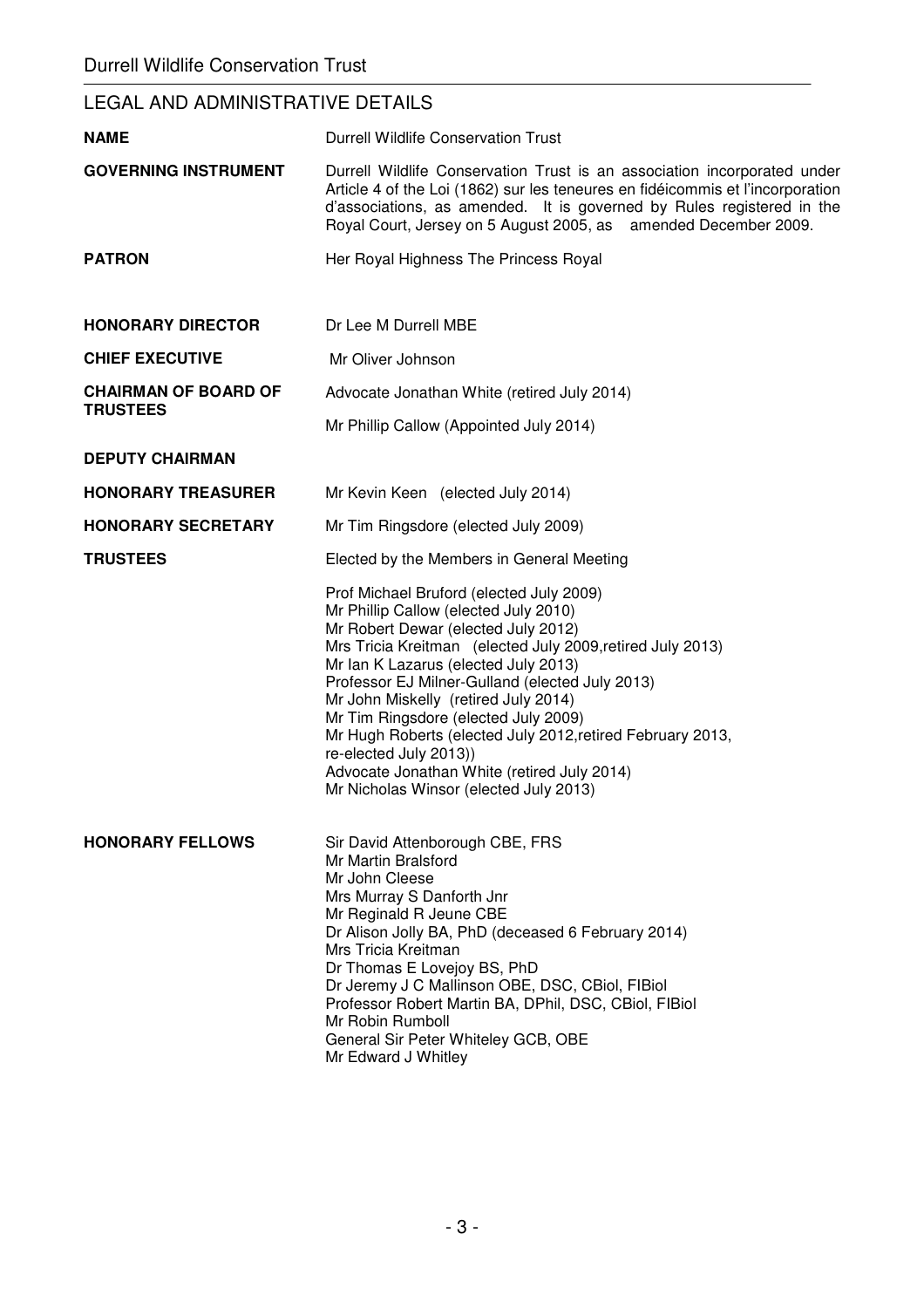# LEGAL AND ADMINISTRATIVE DETAILS

| <b>SENIOR EXECUTIVES</b>                | Mrs Kelly Barker (Head of Marketing)<br>Mr Mark Brayshaw (Head of Animal Collection)<br>Mr Andrew D Brown (Head of Finance)<br>Mr Jamie Copsey (Head of Durrell Conservation Academy)<br>Mrs Christine Holmes (Head of Engagement)<br>Miss Tina Rafferty (Head of Human Resources)<br>Mrs Rachel Shaw (Head of Fundraising) (Resigned March 2015)<br>Dr Andrew Terry (Head of Field Programmes)<br>Dr Richard Young (Head of Conservation Science) |
|-----------------------------------------|----------------------------------------------------------------------------------------------------------------------------------------------------------------------------------------------------------------------------------------------------------------------------------------------------------------------------------------------------------------------------------------------------------------------------------------------------|
| <b>PRINCIPAL ADDRESS</b>                | Les Augrès Manor<br><b>Trinity</b><br>Jersey<br>Channel Islands<br>JE3 5BP                                                                                                                                                                                                                                                                                                                                                                         |
| <b>FOUNDER</b>                          | Dr Gerald Durrell, OBE, LHD, DSc, CBiol, FIBiol<br>(Honorary Director, 1963-1995)                                                                                                                                                                                                                                                                                                                                                                  |
| <b>ADVOCATES</b>                        | <b>Mourant Ozannes</b><br>22 Grenville Street<br>St Helier<br>Jersey<br>JE4 8PX                                                                                                                                                                                                                                                                                                                                                                    |
| <b>AUDITORS</b>                         | <b>Alex Picot</b><br>95-97 Halkett Place<br>St Helier<br>Jersey<br>JE1 1BX                                                                                                                                                                                                                                                                                                                                                                         |
| <b>BANKERS</b>                          | RBSI Custody Bank Limited (trading as NatWest)<br>PO Box 11<br>16 Library Place<br><b>St Helier</b><br>Jersey<br>JE4 8NH                                                                                                                                                                                                                                                                                                                           |
| <b>INVESTMENT ADVISORS</b> <sup>1</sup> | Cazenove Capital Management (formerly Schroders)<br><b>PO Box 334</b><br><b>Regency Court</b><br>Glategny Esplanade<br>St Peter Port<br>Guernsey<br>GY1 3UF                                                                                                                                                                                                                                                                                        |

 $\overline{a}$ 

<sup>&</sup>lt;sup>1</sup> \* Under the Rules of the Trust, the Trust may invest from time to time all monies and the funds of the Trust not immediately required to be expended for the purposes thereof.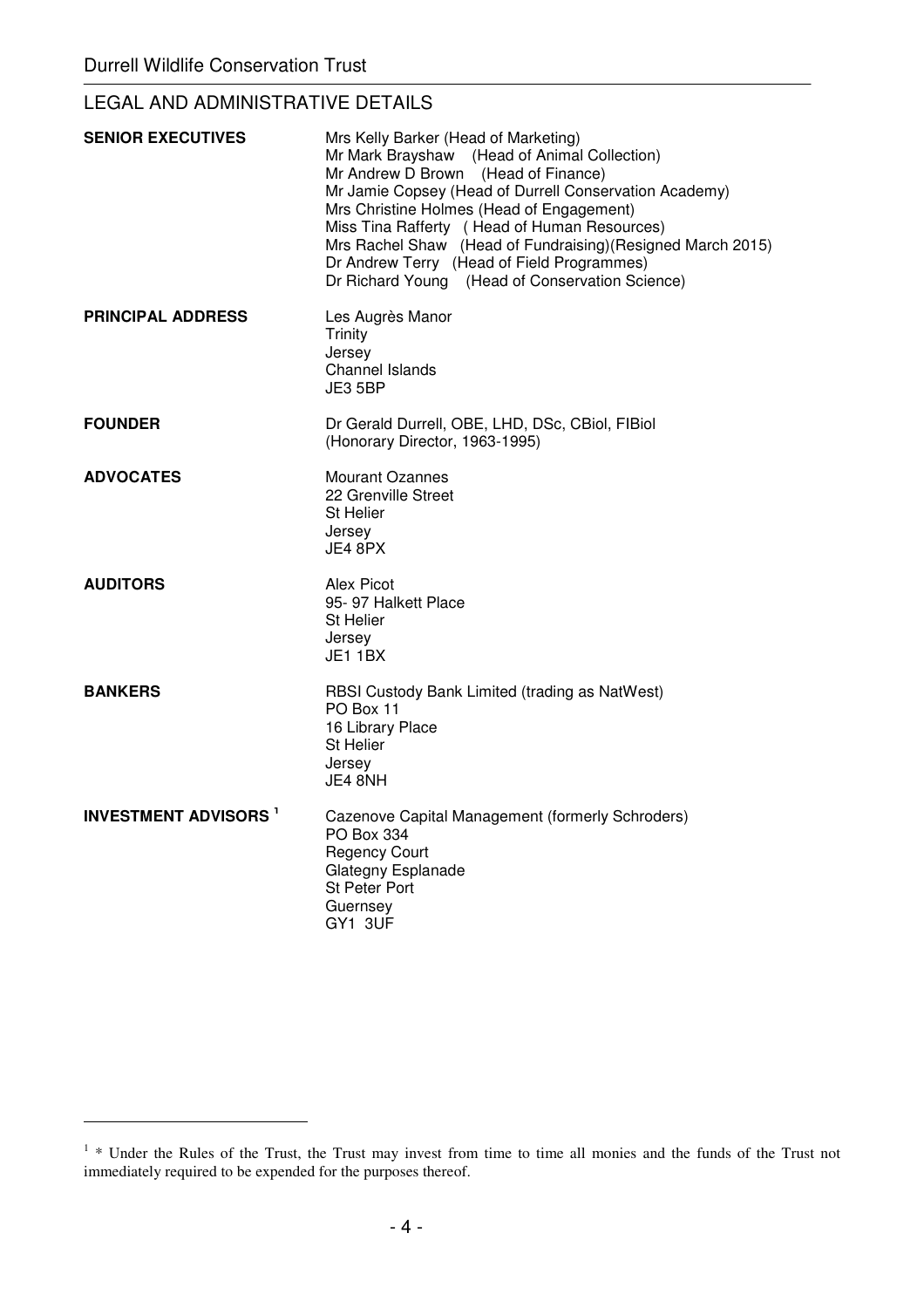## **1. Financial statements**

The accounts comply with all current applicable statutory requirements and with the Rules of the Trust.

## **2. Objects and policies**

The objects of the Trust as set out in the Rules of the Trust are:

- i. to promote the conservation of wildlife
- ii. to establish at the Jersey Zoological Park, Les Augrès Manor, Trinity, Jersey or elsewhere, a centre or centres for breeding colonies of animals in danger of extinction in the wild state together with training, education, research and such other activities as may be necessary in furtherance of the objectives of the Trust.

The policies adopted by the Trust to further the above objectives are as follows:

- the continued operation of the Jersey Zoo to breed animals as part of the international species recovery programmes.
- the management of or participation in species recovery plans for selected species.
- the management of an International Training Centre in Jersey promoting training in the breeding and conservation of endangered species.
- working with local communities to develop sustainable development strategies to benefit both the local community and ecosystem.
- field research to understand wildlife species and the reasons for their decline.
- habitat purchase and repair to enable species reintroduction programmes to be implemented successfully.

There have been no material changes in the above policies in the last year since the preceding report.

The Trust is organised as follows:

The government of the Trust and the management of its concerns are vested in the Board of Trustees, whose members are elected by the Members of the Trust. The Chief Executive is responsible for the strategic direction and management of the Trust and for the implementation of the strategic objectives agreed with the Board of Trustees. The day-to-day administration of the Trust is delegated to the Chief Executive, who operates within the Scheme of Delegation for the Chief Executive, which is contained within the Board-approved Governance Procedures.

# **3. Board of Trustees structure, policy and governance**

Pursuant to Rule 11, the Board of Trustees is responsible for the governance and overall control of the Trust and for ensuring that it is properly managed.

The diagram overleaf is an aide memoire setting out the different but overlapping roles of the Board of Trustees and the management: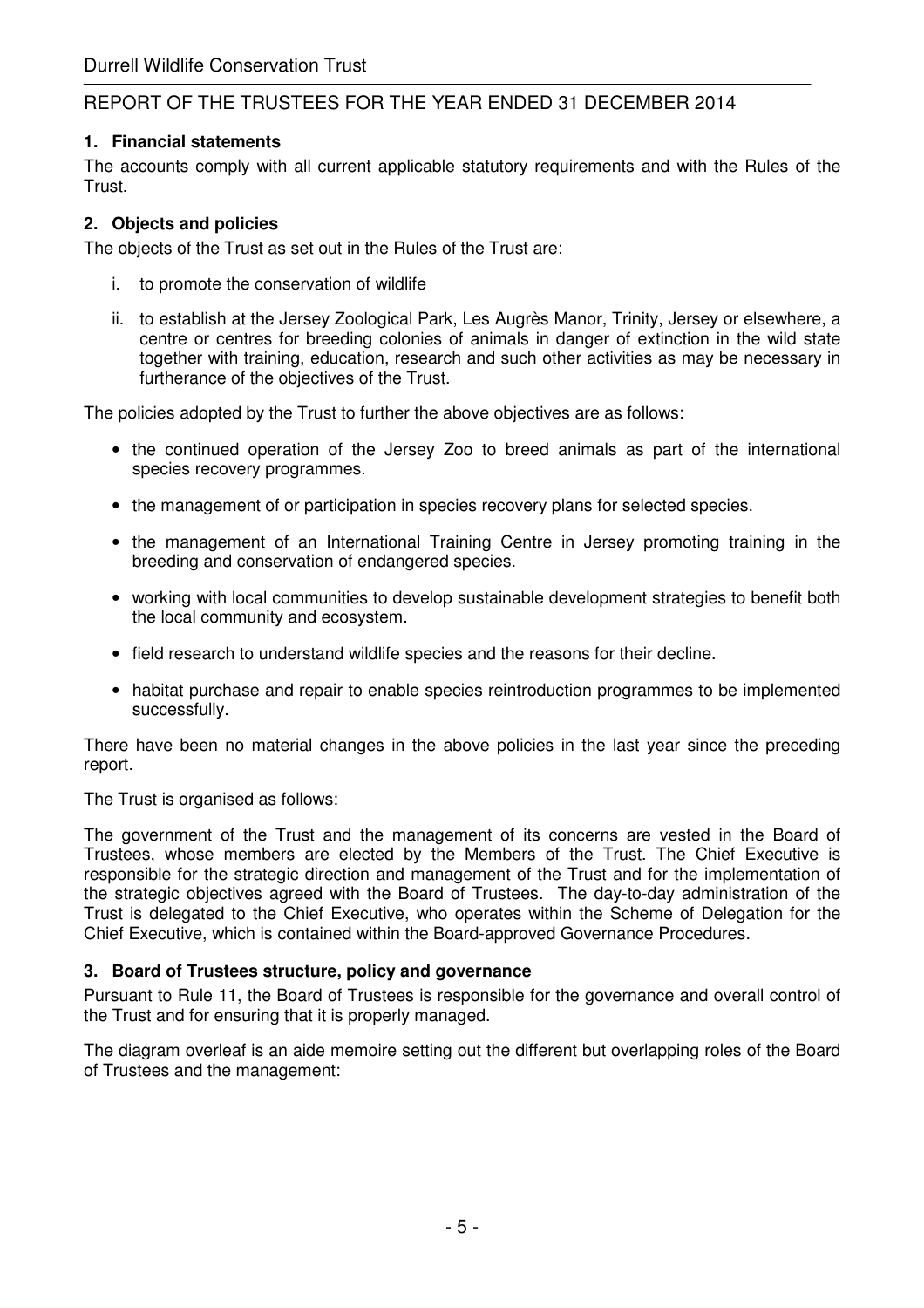

### **Election of Trustees**

The requirements governing the election of Trustees are set out in Rule 12.

Detailed procedures relating to the election of Trustees can be found on the Durrell Wildlife Conservation Trust website at:

### **http://www.durrell.org/library/Document/Durrell\_Trust\_Rules\_Amended\_2009(2). pdf**

With the exception of any Members who are employed by the Trust as members of staff, all Members and persons who have applied to become a Member and whose application is pending approval by the Board of Trustees (provided that such person has not previously submitted an application for membership which was rejected by the Board of Trustees) will be eligible to be elected as Trustees.

#### **Role Description for Trustees**

#### **Purpose**

To govern the Trust in line with its Objects and the Rules.

### **Main duties**

- 1. To establish the strategic direction for the Trust including its mission and strategies.
- 2. To ensure that the Trust functions within legal and financial requirements.
- 3. To ensure that the broad policies of the Trust (e.g. its conservation, finance, fundraising, and HR policies) are in keeping with its Objects and strategies.
- 4. To work to ensure that the Trust has the resources, both human and financial, to achieve its Objects and strategies.
- 5. To monitor and evaluate the progress of the Trust against its Objects and financial targets.
- 6. To employ and supervise a Chief Executive and delegate to him/her the management of the Trust.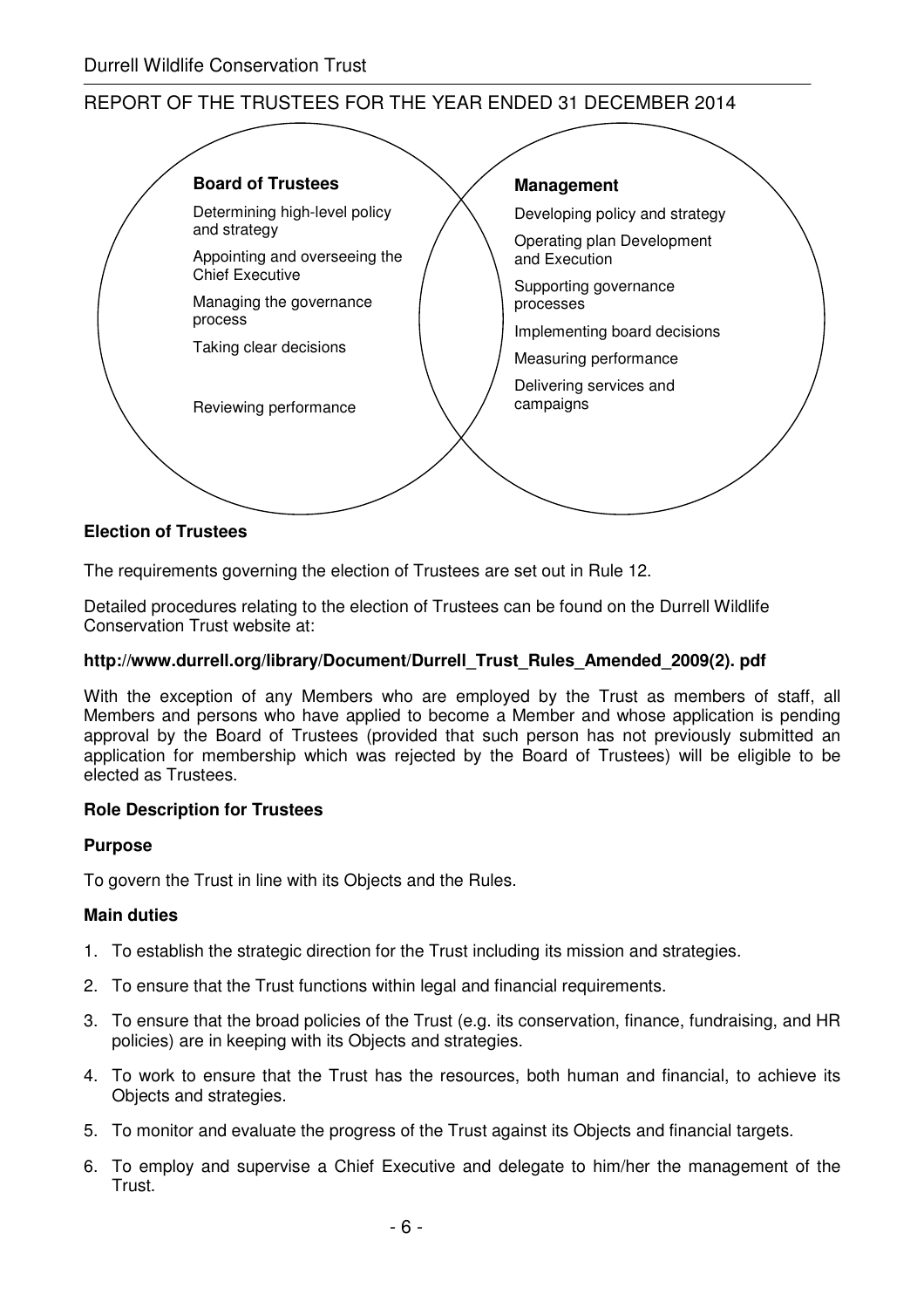## **Details**

The term of elected Trustees is three years. A maximum of two terms can be served. In exceptional circumstances and with the unanimous agreement of the Board a third term may be served.

The anticipated time commitment (excluding travel) for Trustees is 8 to 10 days in any normal year.

The term for Co-opted Trustees is until the next Annual General Meeting following their appointment in line with Rule 13.

Trustees are accountable to the Board of Trustees.

## **4. Statement of the Board of Trustees' responsibilities in respect of the financial statements**

The Rules of the Durrell Wildlife Conservation Trust require the Board of Trustees to prepare financial statements of the Trust. In preparing the financial statements in accordance with the Statement of Recommended Practice 'Accounting and Reporting by Charities' issued by the Charity Commission for England and Wales, the members of the Board of Trustees should:

- Select suitable accounting policies and then apply them consistently;
- Make judgements and estimates that are reasonable;
- Prepare the accounts on the going concern basis.

The Board of Trustees is responsible for keeping accounting records which are sufficient to show, and are such as to disclose with reasonable accuracy at any time, the financial position of the Trust. They are also responsible for safeguarding the assets of the Trust and hence for taking responsible steps for the prevention and detection of fraud and other irregularities.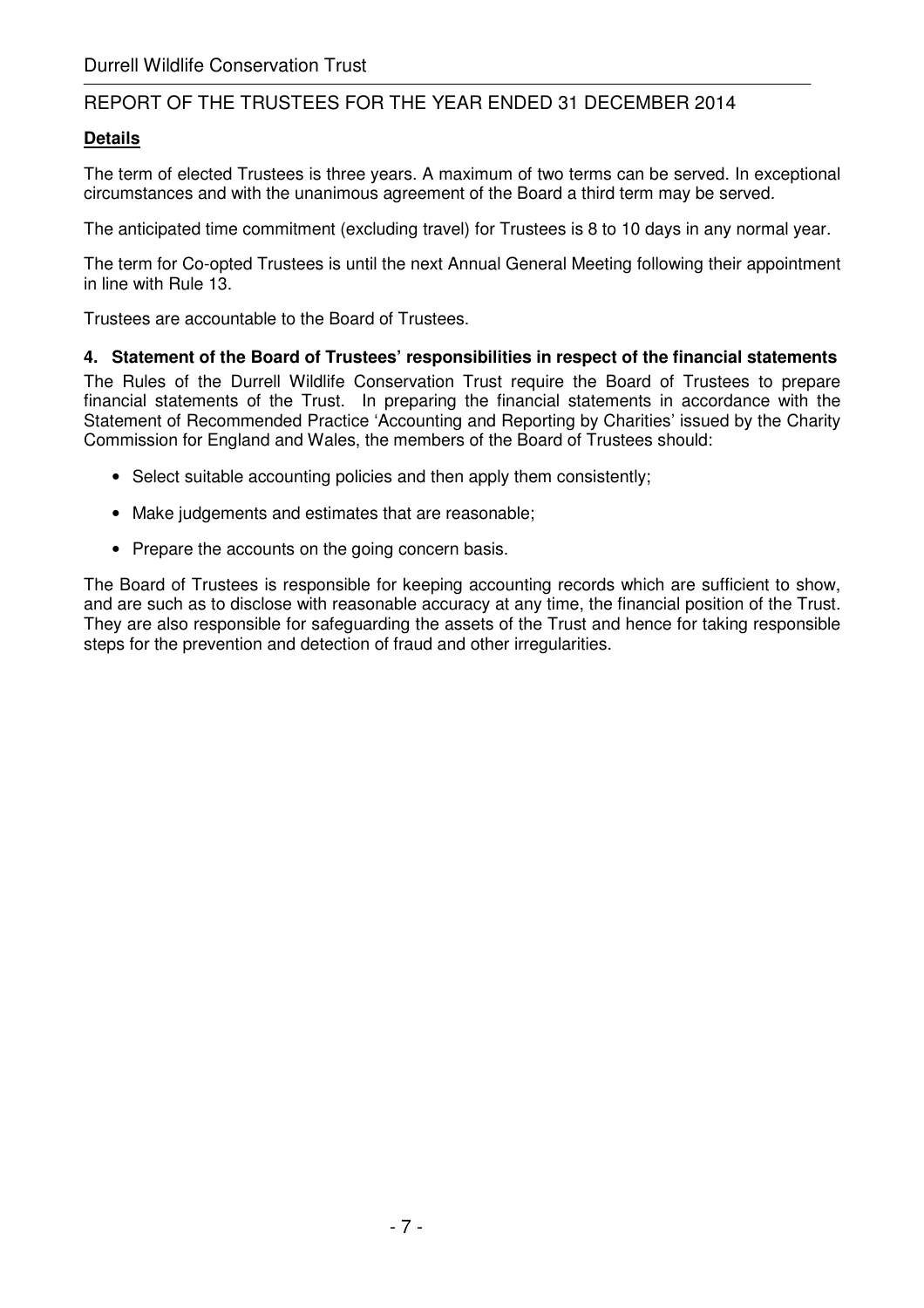# **5. Review of development, activities and achievements during the year**

 **Chairman's report** 

**Mr Phillip Callow** 

**Chairman** 

# **Chief Executive's Report 2014(Placeholder to be amendedxxxxxxxxxxxx)**

## 1.Commercial results

Income streams performed well with increases in fundraising, memberships and restricted funds for projects for overseas and the Park, which were reflected in the increased outflows in expenditure. Overall the operating performance was £323k better than in 2013.

We had a good inflow of legacies towards the year end, and booked £1.6m, compared to the £800-900k we budget and received in 2013. Overall the result was pleasing, with £252k added to our reserves.

The Balance Sheet shows good reserves held against future project costs, but these are not available to fund general operating costs – just the projects specified. The funds available for general use are in fact quite limited (our year end unrestricted bank account balance was £705k). The Trust is active in considering how to add to these, as well as balancing income and expenditure, so reserves do not need to be called on in the way they have been in the past.

Overall, Park footfall in the year increased by 3% and income was 5% up reflecting price increases. There were 8% more member entries to the Park. Secondary spend (restaurants, shop) was a healthy 13% up on 2013, and both camping and the hostel improved their contribution.

As I write we await planning permission for a joint venture children's nursery, our latest enterprise. There has been a good level of interest from parents already.

Unique visitors to the Durrell website increased by 12% and time spent there by 17%. Sales through this medium were 21% higher, led by adoptions. Facebook and Twitter follower numbers were also significantly higher.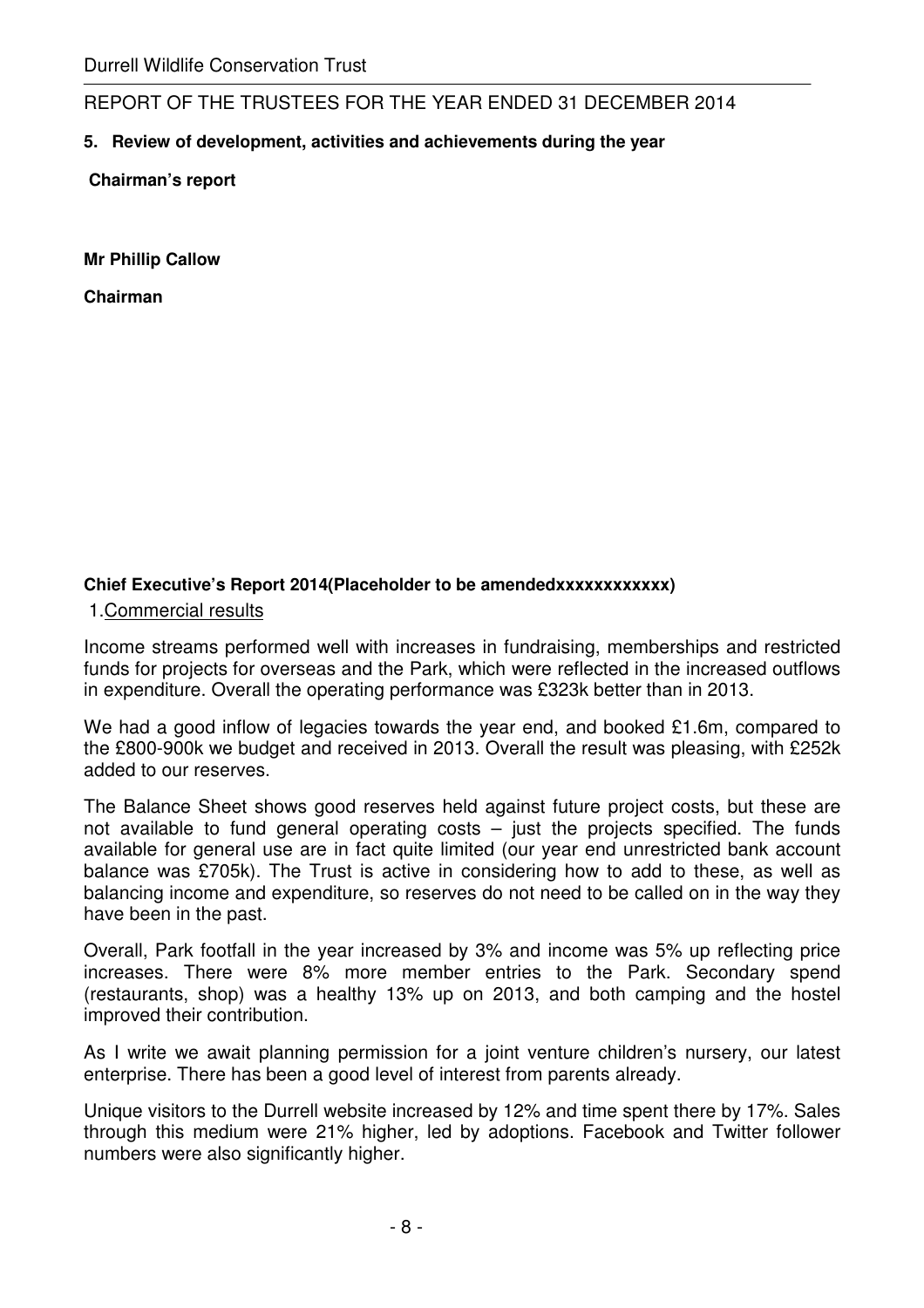A full time and experienced UK fundraiser began work at the turn of the year and the American Friends of Durrell was launched on the website and in Memphis.

# 2. Field Programmes and Conservation Science

The 100<sup>th</sup> ploughshare tortoise was released back into the wild in Madagascar, and in the Caribbean, we continue to advise the government on national parks as well as recover islands and rare iguanas, birds and snakes. Funding has been obtained for projects in Dominican Republic and Haiti, for the pygmy hog programme in India and via partners for work on Lac Sofia to help Madagascan pochards.

The Durrell Index section of the website has been expanded and is being launched to a range of supporters, partners and the conservation community. It appeared as 'Using the IUCN Red List Index to evaluate the impact of a conservation organisation' in 'Biological Conservation'. This peer-reviewed work shows that Durrell has recovered more species than any other organisation (1 in 8 of the total). Momentum continues to build in the office in Bath, with five science and fundraising staff permanently based there, and in its use as a centre for meeting with donors, partners and students.

## 3. Wildlife Park

The analysis of seven other conservation oriented zoos showed Durrell's collection as the most focused on threatened species.

Four pied tamarins were born; we remain the leading breeder of this critically endangered primate. 8 livingstone fruit bat infants and 5 pink pigeon squabs were also successfully bred last year. Funding was secured for three more mammal offshow buildings, an ultrasound machine, and the refurbishment of the Dodo café toilets and terrace.

### 4. Training and Education

656 conservationists were trained in 2014, bringing the total to 4100. Stage one of the training programme at Al Ain zoo in the UAE was completed, with the involvement of our senior staff, and to the clear satisfaction of Al Ain. Stage two for 2015 is underway. The post-graduate course in Mauritius ran for a second time, providing a unique blend of classroom teaching and hands on field experience.

The Graduate Learning Network continues to be developed on the internet. We want to continue to help the Durrell Army through CPD and through sharing experiences and have selected five regional coordinators to assist. It will also be a useful channel to promote our courses and obtain feedback to improve them.

6734 Jersey school children came through the Park, 26% more than in 2013, and a further 935 participated in informal workshops, nearly 50% more.

# 5. Conclusion

2014 was a good year by any measure. We continued to progress in our purpose of saving species from extinction through work in the field, Park and in training. Uniquely we can demonstrate the results of our work through the Durrell Index. We improved income while controlling costs to achieve a much better operating performance, and added to reserves.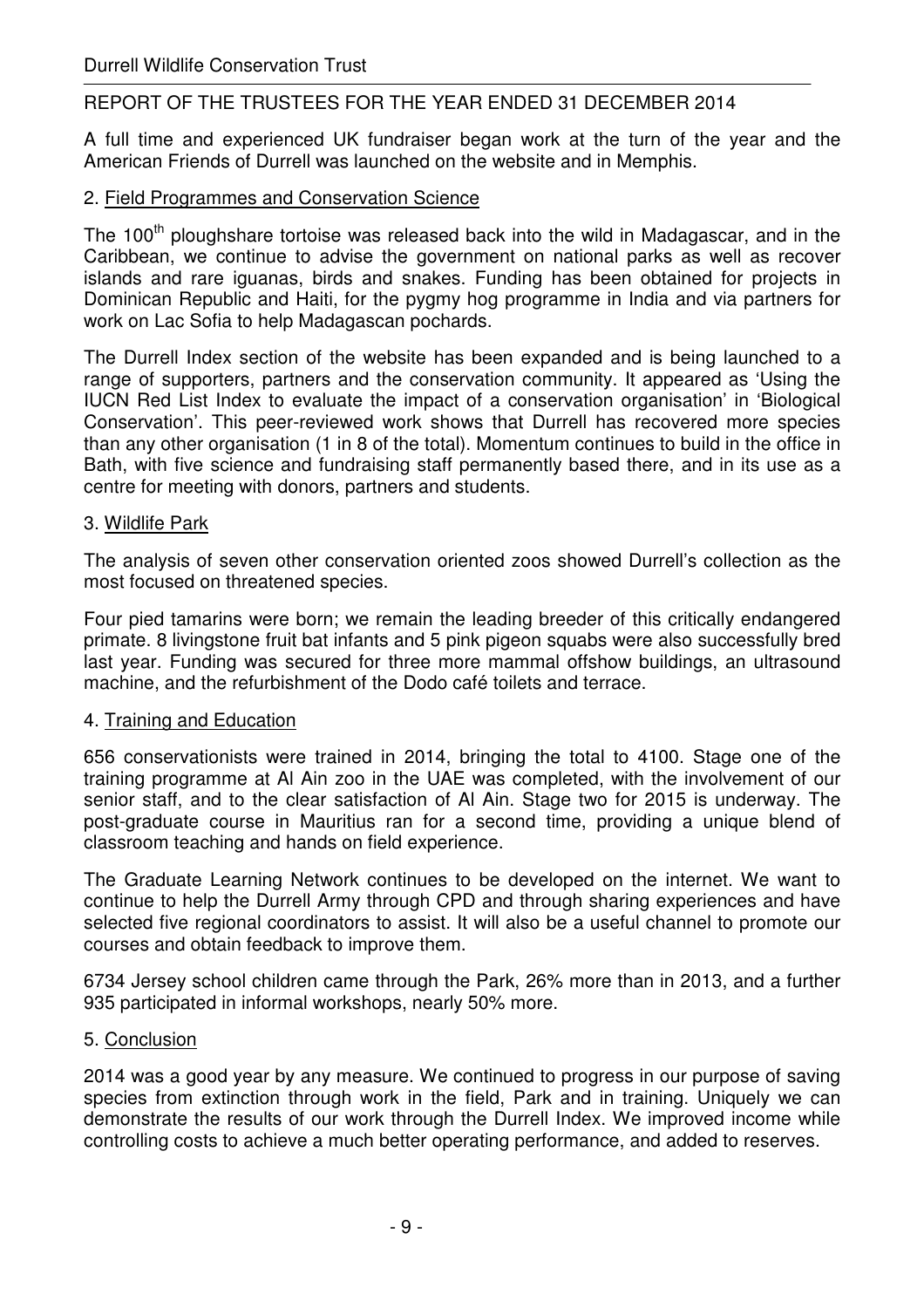However the level of those reserves remains limited. We know how to save species (and can prove it) but we remain dependent on your help to achieve this.

**Field programmes** 

**Training** 

**The Wildlife Park** 

**Commercial Summary 2014** 

**Oliver Johnson** 

**CEO** 

# **6. Review of the financial position of the Trust**

# **7. The Trust's policy on reserves and investments**

The Board of Trustees has approved a reserves policy as follows:

# **The Trust desires sufficient reserves to meet the following circumstances:**

- Unforeseen emergencies
- Unexpected needs for funds
- Unforeseen operational cost or business interruption impacts
- Bridge short term funding shortfall
- Planned commitments that can not be met through future income
- Short term deficits

### **The objectives of the reserves policy are:**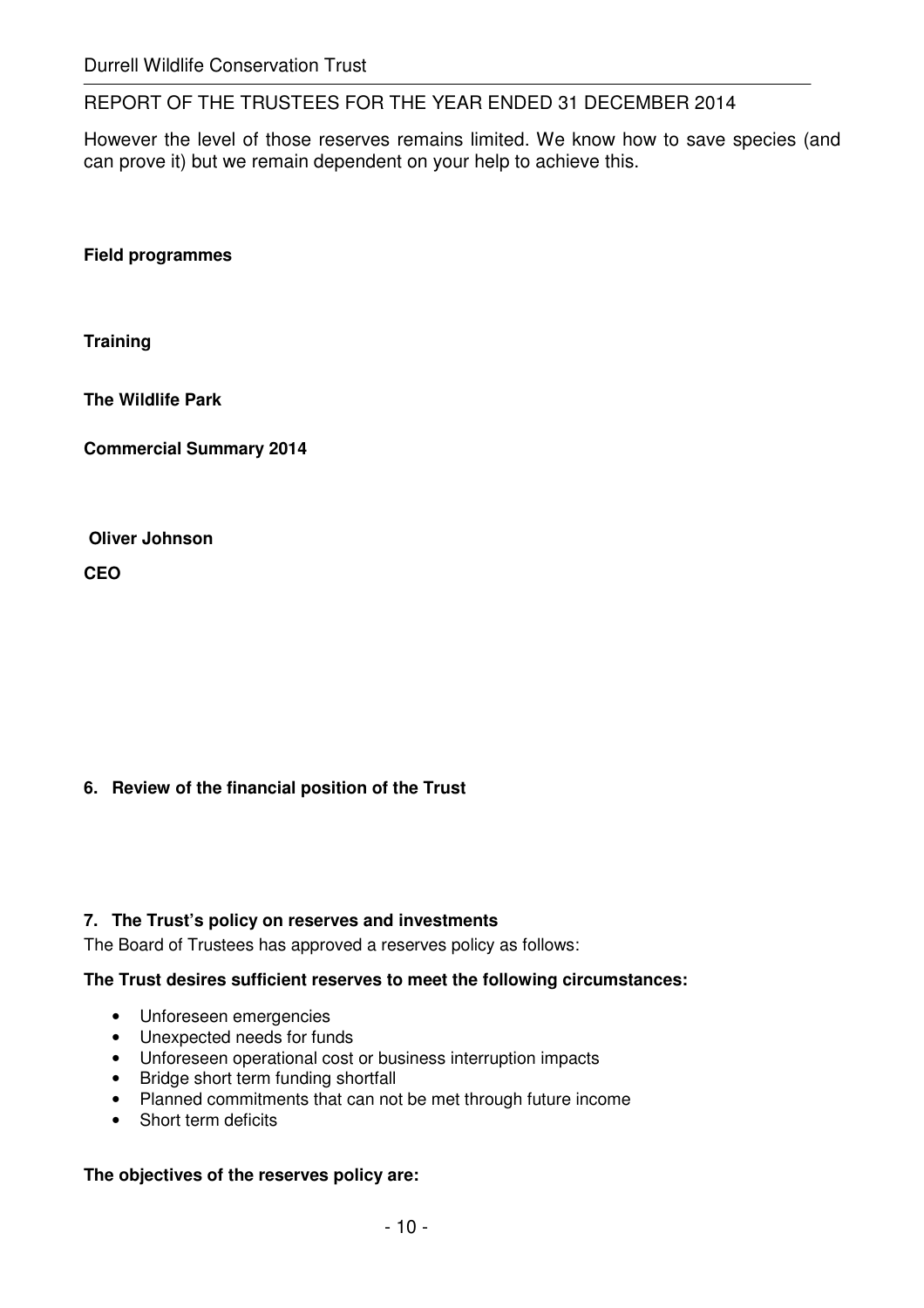In the event of a catastrophic event requiring the wind down and closure of the Trust, the physical assets of the Trust will provide sufficient finances to enable closure without compromising the welfare of the species in our care and to enable the wind down or transition of all conservation projects without jeopardising the species involved and to provide appropriately for employees in Jersey and internationally.

The Trust desires to achieve a level of free reserves that enable continued operation during a business interruption of up to 6 months which have been calculated at £1.5million. At 31 December 2014 the Trust had no free reserves and actually had a deficit of free reserves of £xxmillion (2013 deficit of £2.6million), calculated by deducting unfinanced fixed assets (£million) and designated funds (£xxmillion) from total unrestricted reserves of xxmillion . Consequently, the Trust has a shortfall against its targeted level of free reserves of £xx million. This shortfall will be targeted as part of future fundraising efforts.

The Trust will undertake periodic reviews of the reserves required to meet these objectives.

### **8. The risks to which the Trust is exposed**

 Durrell's global mission - to 'save species from extinction' - necessitates working in challenging areas, often under difficult political and economic conditions and pressures. The Trust therefore recognises that some risks cannot be fully mitigated. Thus the Board of Trustees can give a reasonable but not absolute assurance that the Trust is fully protected. Nevertheless, the year 2014 has seen continuing development of the risk management process, aiming also to spread the 'culture' of risk management to employees, without compromising commitment to high standards.

The Board exercises its responsibilities through its meetings and meetings of its committees. Trustees are encouraged to challenge assumptions.

The CEO and Senior Management Team (SMT) have been active in identification, monitoring and mitigation of risks through the year, with an overall risk register focused on operations. Each department also defines the top risks to achieving its plan for the year. Board meetings have reviewed certain areas of major or emerging risk and the Risk Committee meets regularly. Its agenda includes reports about Health and Safety issues and Ethics. The Trust's Security and Safety Policy (SSP), with particular focus on the safety and well-being of Durrell's personnel, has been updated and regular meetings of the SSP committee have been held (a joint SMT/Board group).

The Committee includes independent, Trustee and SMT members.

Major risks and actions which have received attention during the last year at various levels in the organisation include:

- a strategy to increase income and reduce costs to deal with the continuing drain on reserves from operating losses
- a change in IT arrangements and strategy to improve the robustness of systems and **service levels to users**
- **an improvement in the assessment of personal safety and security of staff working in the field**
- **an increased level of engagement with members, donors and others to maintain and increase support for the Trust TBA** tha

Financial risk is regularly reviewed by the Audit Committee, which considers the financial performance of the Trust and identifies, manages, mitigates and reports on all aspects of financial risk. The Audit Committee produces a statement of assurance on financial risk on an annual basis.

Management has established an Ethics forum which regularly reviews the Trust's performance in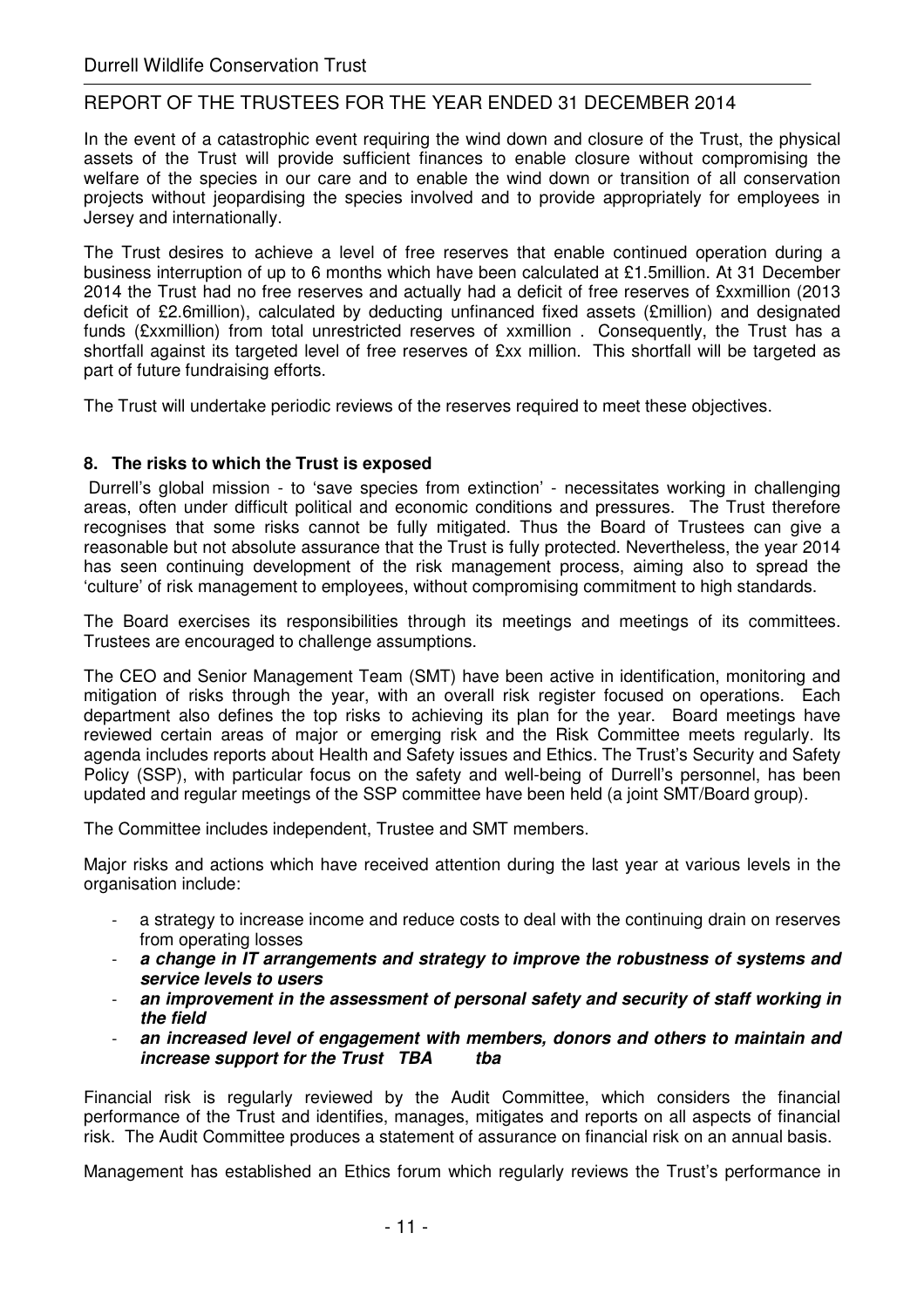ensuring respect for and welfare of the animals Durrell works with, and the environment as a whole, whether through Durrell's approach to animal husbandry/welfare, conservation work, research, or the Trust's ethical investment policy.

In summary, to be effective in saving species in developing countries, the Trust must accept some measure of risk. As a charity, funding is not certain, which is another area of risk. As Trustees, we believe Durrell assesses and manages the risks it faces in an appropriate and planned manner.

### **Hugh Roberts**

### **Chair of Risk Committee**

### **9. Auditors**

The auditors, Alex Picot have indicated their willingness to continue in office.However as a matter of good governance the Trust reviews key partners periodically and is doing so in the case of the auditors in 2015.

### **10. Subsidiary Undertaking**

Durrell Wildlife Conservation Trust – UK (Registered Company Number 6448493, Charity Registration Number 1121989)

C/o Ogier Corporate Services (UK ) 6th Floor 11 Old Jewry London EC2R 8DU

Durrell Wildlife Conservation Trust – UK was registered as a Company limited by guarantee on 7 December 2007, with subsequent registration with the Charities Commission completed on 14 December 2007. The Company does not have any share capital. The Sole Member of the Company is the Durrell Wildlife Conservation Trust, which promises if the Trust is dissolved whilst it is a Member or within 12 months afterwards to contribute up to £1 towards the costs of dissolution and the liabilities incurred by the Trust whilst the contributor was a Member.

Other charities and organisations with which the Durrell Wildlife Conservation Trust has enjoyed significant levels of co-operation in the pursuit of its objectives are as follows:

**Action for Wildlife, Jersey Alderney Wildlife Trust, Alderney American Museum of Natural History, USA**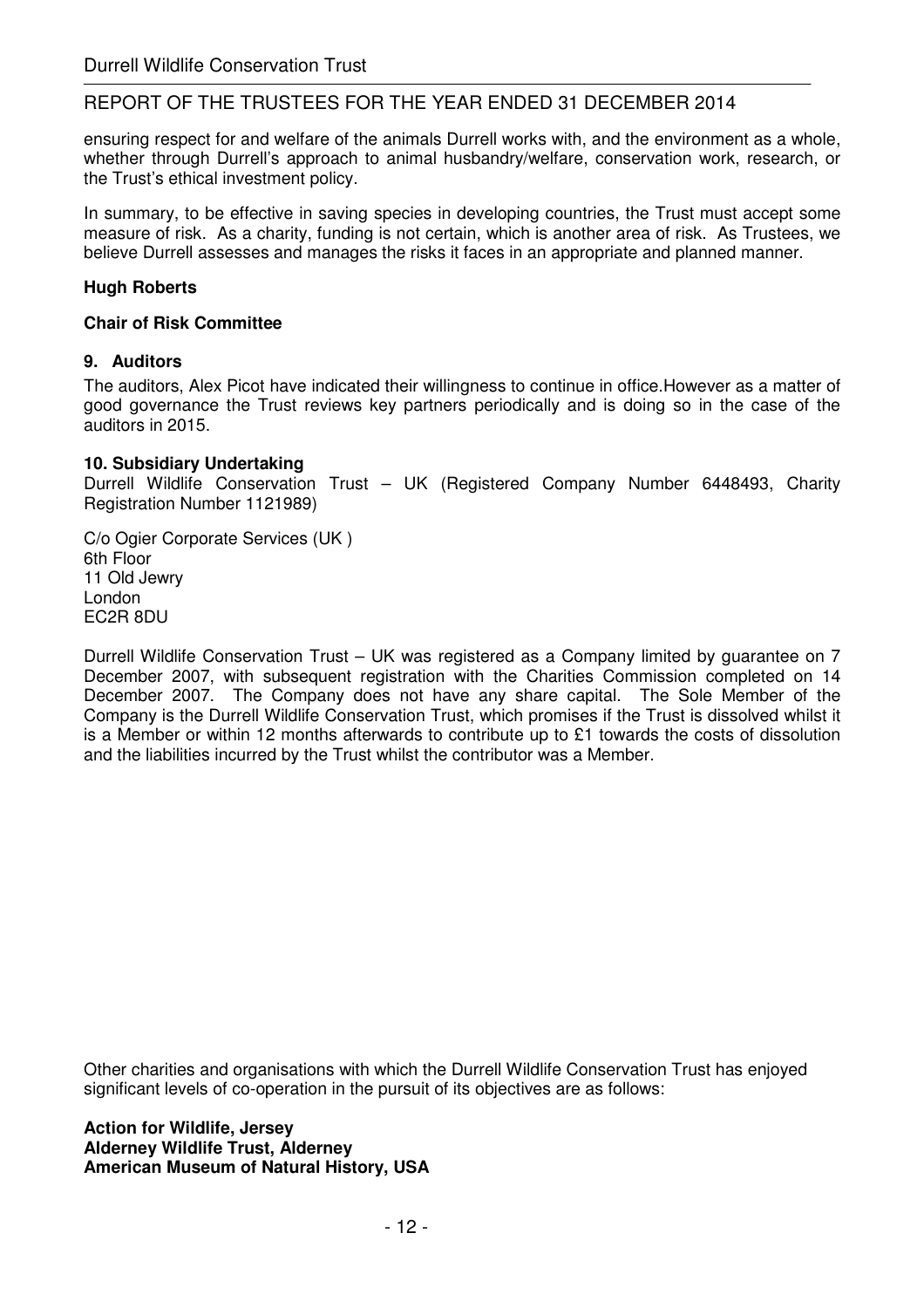**Amphibian Ark, USA Amphibian Research Centre, Australia Amphibian Survival Alliance Alliance for Zero Extinction, Washington DC, USA Alliance Voahary Gasy, Madagascar Asity Madagascar, Madagascar Blue Iguana Recovery Programme, Grand Cayman Birdlife International, UK Bristol Zoo Gardens, UK Bristol Conservation and Science Foundation, UK British and Irish Association of Zoos and Aquariums, UK Central Zoo Authority, India Charles Darwin Foundation, Galapagos Conservation International, USA Critical Ecosystem Partnership Fund CS Conservation, Jersey Darwin Initiative, Department of Environment, Rural Affairs and Agriculture, UK Ministry of Agriculture, Housing, Lands & the Environment, Montserrat Discovery Initiatives, UK Durrell Institute for Conservation and Ecology, University of Kent, UK Ecosystems India, Assam, India Environmental Awareness Group, Antigua European Association of Zoos and Aquaria, Amsterdam, Netherlands Fauna and Flora International, Cambridge, UK FOTA Wildlife Park, Republic of Ireland Friends of Curraghs Wildlife Park, Isle of Man Forest Department, Government of Assam, India Galapagos National Parks, Galapagos Guwahati University, Zoological Department, Assam, India Guwahati Zoo, Assam, India Grupo Jaragua, Santo Domingo, Dominican Republic Highlands College (Business School), Jersey Imperial College, London, UK Indianapolis Zoo, Indianapolis, USA Institute of Zoology, Zoological Society of London, UK Institute de Projetos e Pesquisas Ecologicas, Brazil International Reptile Conservation Foundation International Rhino Foundation, USA International Iguana Foundation Island Conservation, USA Isle of Man Overseas Aid Committee IUCN/SSC Amphibian Specialist Group IUCN/SSC Conservation Breeding Specialist Group South Asia, India IUCN/SSC Conservation Breeding Specialist Group, USA IUCN/SSC Primate Specialist Group IUCN/SSC Small Mammal Specialist Group, IUCN/SSC Threatened Waterbird Specialist Group IUCN/SSC Veterinary Specialist Group IUCN/SSC Wild PigSpecialist Group Jersey Business School, States of Jersey Jersey Overseas Aid Committee, Jersey Jersey Biodiversity Centre Latin American Association of Zoos and Aquaria (ALPZA) L'Association Fanamby, Madagascar**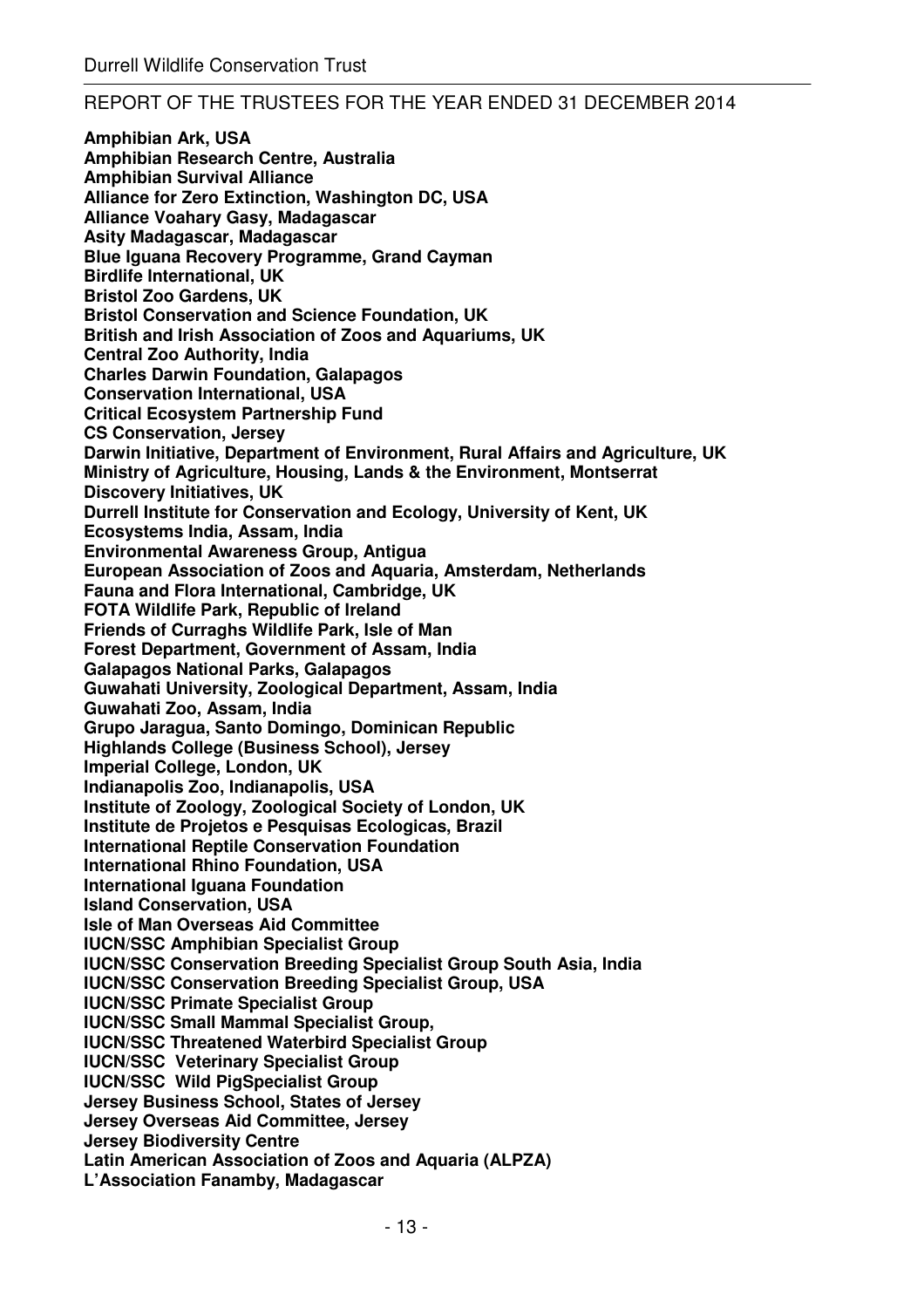**L'Association Mitsinjo, Madagascar Le Réseau des Educateurs et Professionnels de la Conservation, Madagascar Le Ministère de l'Environnement, de l'Ecologie, de la Mer et des Forêts (MEEF), Madagascar Ligue pour la Protection des Oiseaux, France MacArthur Foundation, USA Madagascar Biodiversity Partnership,Madagascar Madagascar National Parks, Madagascar Manchester Metropolitan University, UK Mauritian Wildlife Foundation, Mauritius Ministry of Agriculture, Lands, Marine Resources and Agro-industries, Antigua Ministerio de Medio Ambiente y Recursos Naturales, Dominican Republic Ministry of Environment & Forests, Government of India Ministry of Environment and Sustainable Development, Mauritius Ministry of Agriculture, Fisheries and Natural Resources, Mauritius Ministry of Agriculture, Montserrat Ministry of Sustainable Development,Energy,Science and Technology,St Lucia Ministry of Agriculture, Forestry & Fisheries, Forestry Department, St Lucia Mohamed bin Zayed Species Conservation Fund, UAE Montana State University, USA Montserrat National Trust, Montserrat National Trust for the Cayman Islands National Trust for Jersey, Channel Islands National Parks and Conservation Service, Ministry of Agriculture, Fisheries and Natural Resources, Mauritius North of England Zoological Society, UK (Chester Zoo) Nottingham Trent University, UK Overseas Development Institute, UK Pacific Invasives Learning Network, Pacific PanEco, Switzerland Paradise Park, Cornwall, UK Projeto de Sauim Coleira, Brazil Punta Cana Ecological Foundation, Dominican Republic Queen Mary College, University of London, UK RARE, USA Royal Botanic Gardens, Kew, UK Royal Society for the Protection of Birds, UK Royal Veterinary & Agricultural University, Denmark Royal Zoological Society of Antwerp, Belgium San Diego Zoo Institute for Conservation Research, USA Sociedad Ornitológica de la Hispaniola, Dominican Republic Société Audobon Haiti, Haiti Société Jersiaise, Jersey States of Jersey Education Department, Jersey States of Jersey Department of the Environment, Jersey St Lucia National Trust, St Lucia Sumatran Orang-utan Conservation Project, Indonesia The Turtle Conservancy, USA The Peregrine Fund, USA The Raptor Center, College of Veterinary Medicine, University of Minnesota, USA Turtle Survival Alliance, USA Universidade do Amazonas, Brazil University of Bath, UK University of Cardiff, UK**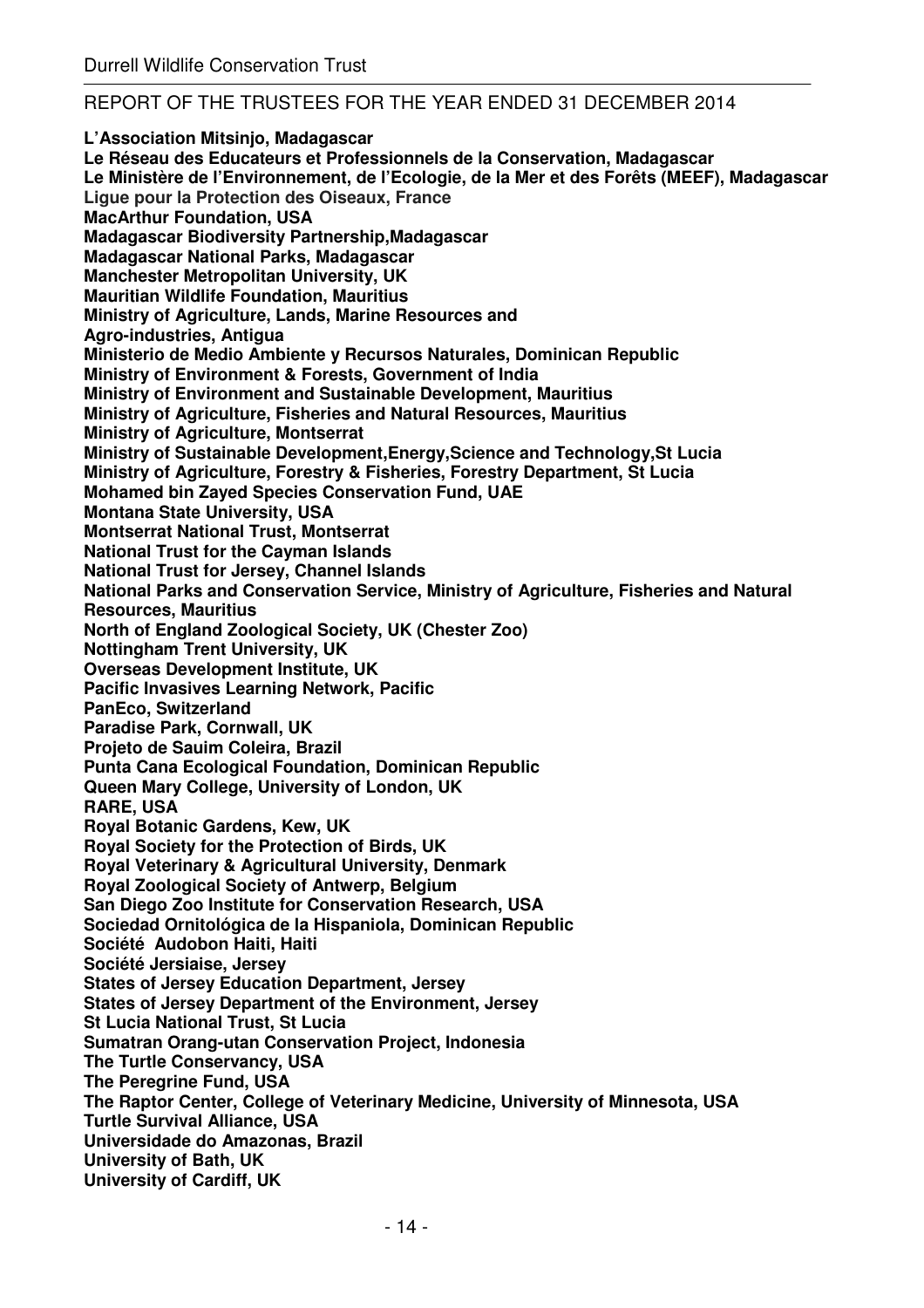**University of East Anglia, UK University of Kent at Canterbury, UK University of Oxford, Department of Zoology, UK University of Reading, UK US Fish and Wildlife Service, USA WildCare Institute, St Louis Zoo and University of Missouri-St Louis Wildlife Conservation Research Unit, University of Oxford, UK Wildfowl & Wetlands Trust, UK Wildlife Institute of India Wildlife Preservation Trust Canada Wildlife Conservation Society, USA and Madagascar World Association of Zoos and Aquariums, Switzerland WWF - Worldwide Fund for Nature ZooDom, Dominican Republic Zoo Outreach Organisation, India Zoological Society of San Diego, USA Zoological Society of London, UK** 

The Trust continues to work closely with many other governmental and non-governmental organisations to further its objectives in many areas of its activities. The Trust is also an active member of a number of international conservation and zoo organisations including the World Conservation Union (IUCN).

On behalf of the Board of Trustees

Dr Lee M Durrell **Phillip Callow** Honorary Director **Chairman** 

Date: 2015 Date: 2015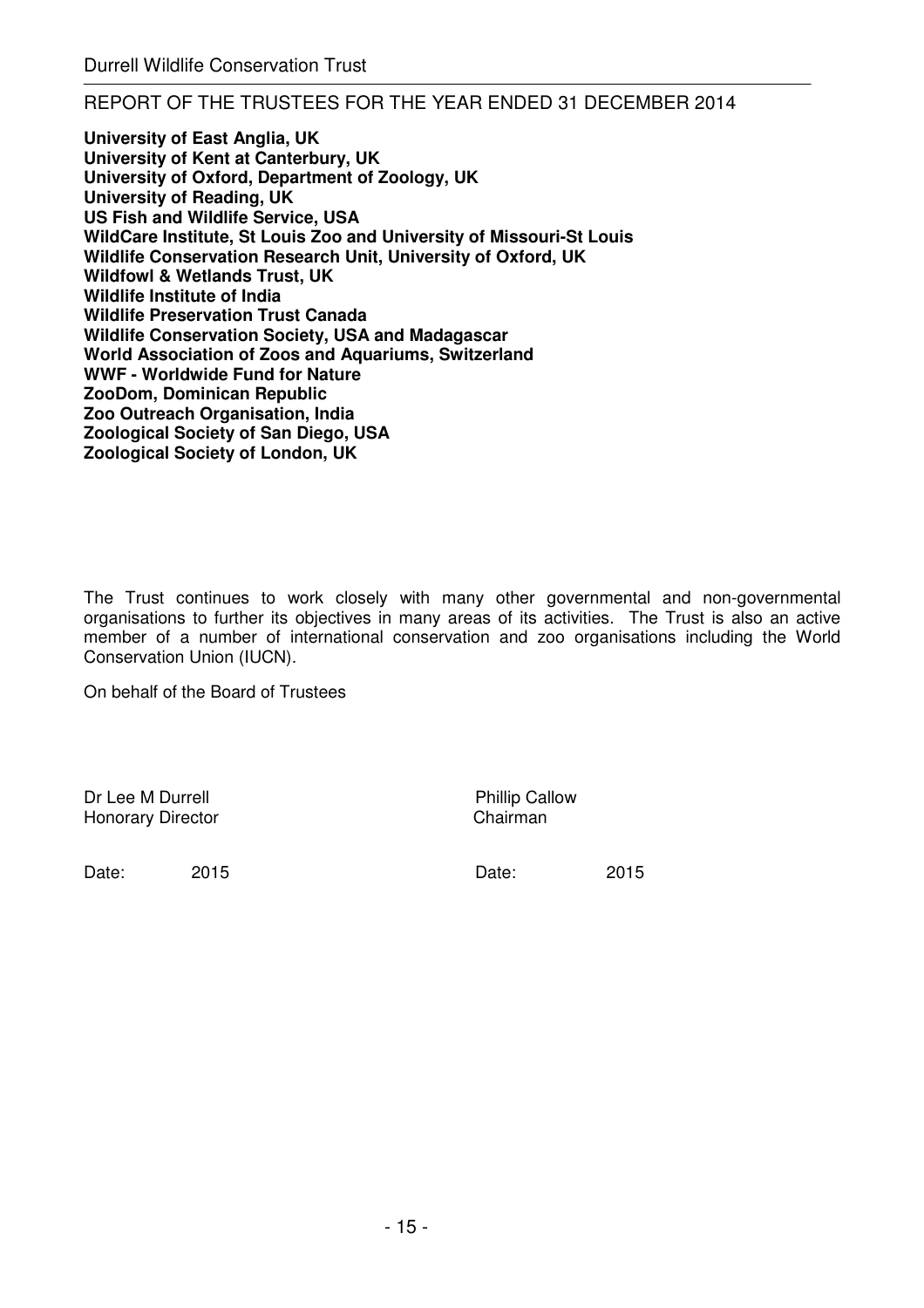

95-97 Halkett Place St. Helier, Jersey Channel Islands JE1 1BX

#### **INDEPENDENT AUDITOR'S REPORT TO THE TRUSTEES OF**

#### **DURRELL WILDLIFE CONSERVATION TRUST**

We have audited the financial statements of Durrell Wildlife Conservation Trust for the year ended 31 December 2014 on pages xx to xx. The financial reporting framework that has been applied in their preparation is applicable law and United Kingdom Accounting Standards.

This report is made solely to the entity's trustees, as a body. Our audit work has been undertaken so that we might state to the entity's trustees those matters we are required to state to them in an auditor's report and for no other purpose. To the fullest extent permitted by law, we do not accept or assume responsibility to anyone other than the entity's trustees as a body, for our audit work, for this report, or for the opinions we have formed.

#### **Respective responsibilities of the trustees and auditors**

As explained more fully in the Trustees' Responsibilities Statement set out on page 7, the trustees are responsible for the preparation of the financial statements and for being satisfied that they give a true and fair view. Our responsibility is to audit and express an opinion on the financial statements in accordance with applicable law and International Standards on Auditing (UK and Ireland). Those standards require us to comply with the Auditing Practices Board's Ethical Standards for Auditors.

#### **Scope of the audit opinion**

An audit involves obtaining evidence about the amounts and disclosures in the financial statements sufficient to give reasonable assurance that the financial statements are free from material misstatement, whether caused by fraud or error. This includes an assessment of: whether the accounting policies are appropriate to the entity's circumstances and have been consistently applied and adequately disclosed; the reasonableness of significant accounting estimates made by the trustees; and the overall presentation of the financial statements. In addition we read the financial and non-financial information issued with the financial statements to identify material inconsistencies with the audited financial statements and to identify any information that is apparently materially incorrect based on, or materially inconsistent with, the knowledge acquired by us in the course of performing the audit. If we become aware of any apparent material misstatements or inconsistencies we consider the implications for our report.

#### **Opinion on financial statements**

In our opinion the financial statements:

- give a true and fair view of the entity's affairs as at 31 December 2013 and of its loss for the year then ended;
- have been properly prepared in accordance with United Kingdom Accounting Standards and the trust instrument.

#### **Chartered Accountants**

**2015**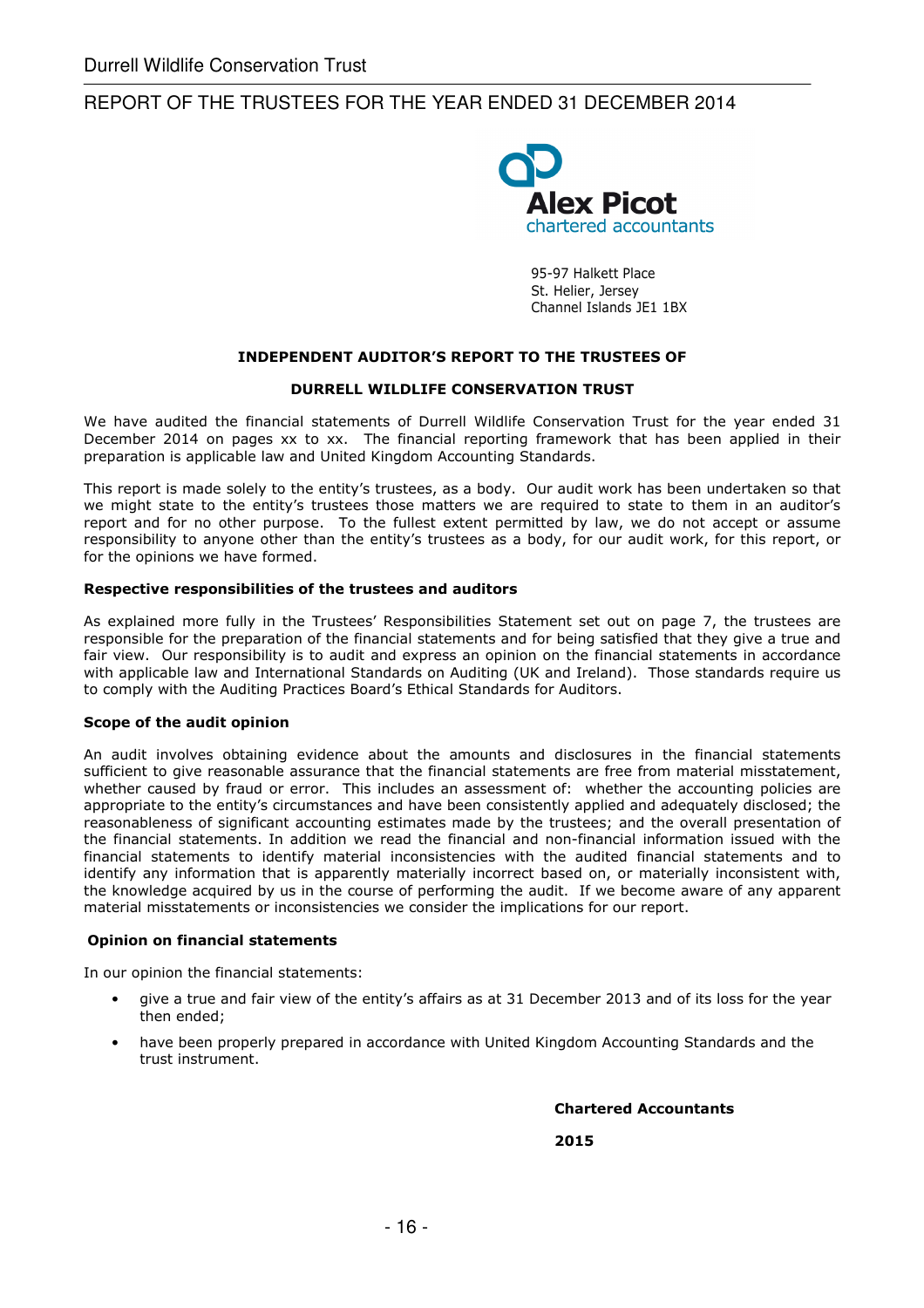# STATEMENT OF FINANCIAL ACTIVITIES for the year ended 31 December 2014

|                                                                                               | Notes | Unrestricted<br>Funds<br>£'000 | Restricted<br>Funds<br>£'000 | Endowment<br>Funds<br>£'000 | <b>Total</b><br>2014<br>£'000 | Total<br>2013<br>£'000 |
|-----------------------------------------------------------------------------------------------|-------|--------------------------------|------------------------------|-----------------------------|-------------------------------|------------------------|
| <b>INCOMING RESOURCES</b><br>Incoming Resources from Charitable                               | 4     |                                |                              |                             |                               |                        |
| Activities                                                                                    |       |                                |                              |                             |                               |                        |
| <b>Animal Collection</b>                                                                      |       | 1,988                          |                              |                             | 1,988                         | 1,879                  |
| Education<br>Training                                                                         |       | 35<br>364                      | 1                            |                             | 36<br>364                     | 34<br>230              |
|                                                                                               |       |                                |                              |                             |                               |                        |
| Incoming Resources from Generated<br>Funds                                                    |       |                                |                              |                             |                               |                        |
| Voluntary Income                                                                              | 5     | 2,770                          | 1,016                        |                             | 3,786                         | 2,682                  |
|                                                                                               |       |                                |                              |                             |                               |                        |
| Activities for generating funds<br><b>Retail Turnover</b>                                     | 3     | 475                            |                              |                             | 475                           | 457                    |
| <b>Catering Turnover</b>                                                                      | 3     | 1,153                          |                              |                             | 1,153                         | 942                    |
| Wildlife Camp Turnover                                                                        | 3     | 213                            |                              |                             | 213                           | 193                    |
| Dodo Restaurant contribution                                                                  | 3     |                                |                              | ٠                           |                               | 6                      |
|                                                                                               |       |                                |                              |                             |                               |                        |
| <b>Investment Income</b><br>Other                                                             |       | 62                             | 15                           | 18                          | 95                            | 123                    |
| Net interest on on Defined Benefit                                                            |       | 21                             |                              |                             | 21                            |                        |
| <b>Pension Scheme Assets</b>                                                                  |       |                                |                              |                             |                               |                        |
| <b>Total incoming resources</b>                                                               |       | 7,081                          | 1,032                        | 18                          | 8,131                         | 6,546                  |
| <b>RESOURCES EXPENDED</b>                                                                     |       |                                |                              |                             |                               |                        |
| Resources expended on charitable                                                              |       |                                |                              |                             |                               |                        |
| activities                                                                                    | 6     |                                |                              |                             |                               |                        |
| <b>Animal Collection</b>                                                                      |       | 3,054                          | 35                           |                             | 3,089                         | 3,352                  |
| Education                                                                                     |       | 207                            | 6                            |                             | 213                           | 195                    |
| Training                                                                                      |       | 536                            | 36                           | 41                          | 613                           | 618                    |
| Conservation                                                                                  |       | 1,008                          | 704                          | 2                           | 1,714                         | 1,527                  |
| <b>Costs of generating funds</b>                                                              | 6     |                                |                              |                             |                               |                        |
| Costs of generating voluntary                                                                 | 3,6   | 516                            | $\overline{\phantom{a}}$     |                             | 516                           | 582                    |
| income                                                                                        |       |                                |                              |                             |                               |                        |
| Retail cost of goods sold and                                                                 | 3,6   | 421                            |                              |                             | 421                           | 393                    |
| other costs<br>Catering cost of goods sold and                                                |       |                                |                              |                             |                               |                        |
| other costs                                                                                   | 3,6   | 922                            |                              |                             | 922                           | 753                    |
| Wildlife Camp costs                                                                           |       | 208                            |                              |                             | 208                           | 210                    |
|                                                                                               |       |                                |                              |                             |                               |                        |
| Investment management costs                                                                   | 6     | 115                            | 6                            | 9                           | 130                           | 135                    |
| Governance                                                                                    | 6     | 94                             |                              |                             | 94                            | 90                     |
| Other resources expended                                                                      |       |                                |                              |                             |                               |                        |
| Net interest on Defined Benefit<br><b>Pension Scheme liabilities</b>                          | 6, 21 |                                |                              |                             |                               | 1                      |
| <b>Total resources expended</b>                                                               | 6     | 7,081                          | 787                          | 52                          | 7,920                         | 7,856                  |
| Net incoming/(outgoing) resources<br>for the year before other recognised<br>gains and losses |       |                                | 245                          | (34)                        | 211                           | (1, 310)               |

**Carried forward**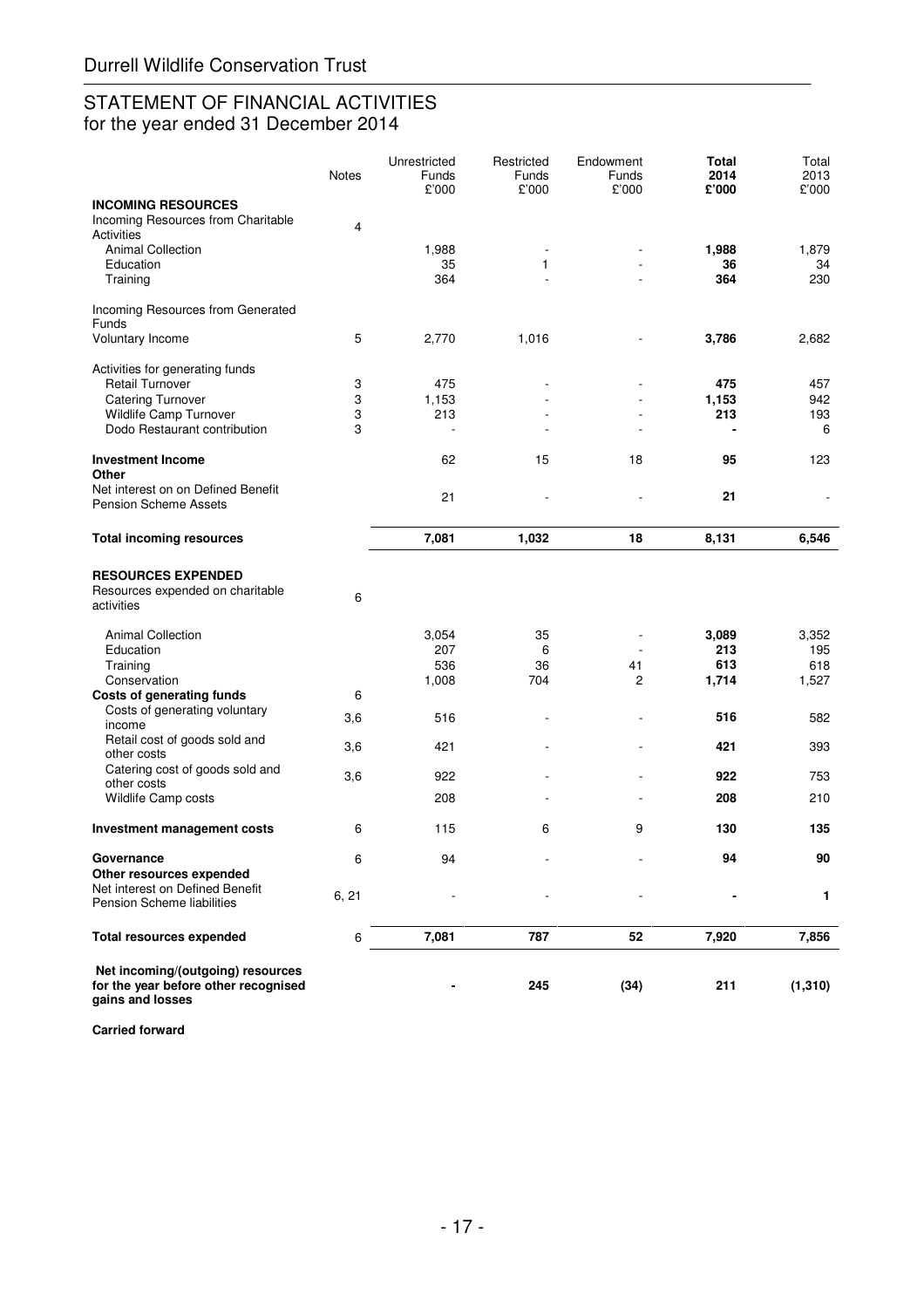#### **Brought forward**

| Net incoming/(outgoing) resources<br>for the year before other recognised<br>gains and losses<br>Other recognised gains and<br>(losses) | 12,20 |       | 245   | (34)  | 211   | (1, 310) |
|-----------------------------------------------------------------------------------------------------------------------------------------|-------|-------|-------|-------|-------|----------|
| Gains and (losses) on investments:                                                                                                      |       |       |       |       |       |          |
| Unrealised                                                                                                                              |       | (262) | 6     | 33    | (223) | 325      |
| Realised                                                                                                                                |       | 424   | 15    | 21    | 460   | 171      |
| Profit on disposal of fixed assets                                                                                                      |       |       |       |       |       |          |
| Net actuarial (loss)gain on Defined<br>benefit pension scheme                                                                           | 21    | (164) |       |       | (164) | 314      |
| Net movement in funds                                                                                                                   |       | (1)   | 266   | 20    | 285   | (500)    |
| Balances brought forward at<br>1 January as restated                                                                                    | 22    | 5,226 | 2,259 | 1,136 | 8,621 | 9,121    |
| Balances carried forward at<br>31 December                                                                                              |       | 5,225 | 2,525 | 1,156 | 8,906 | 8,621    |

There were no acquisitions or discontinued operations during the current or preceding year.

The accompanying notes on pages xx to xx form part of these financial statements.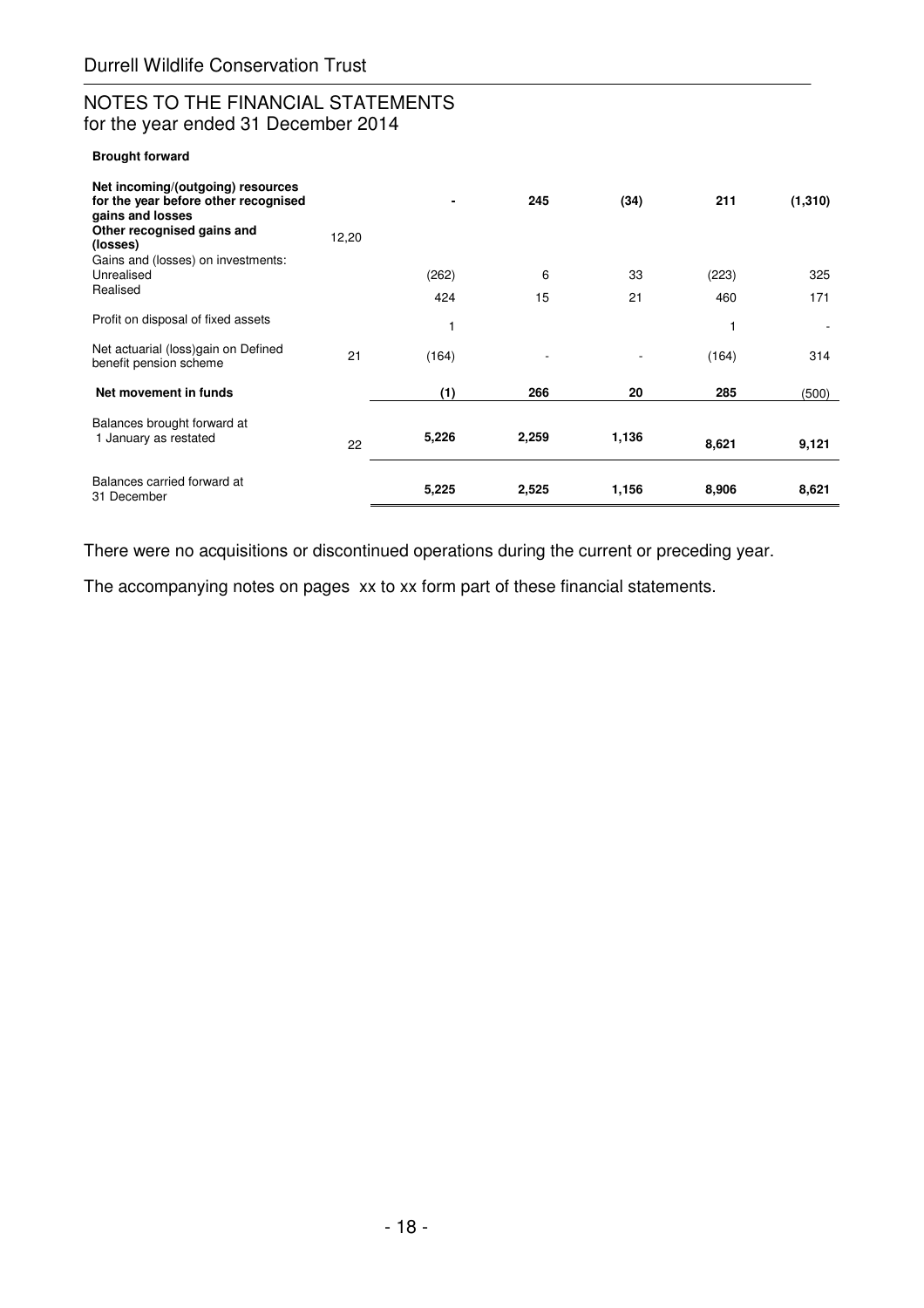### BALANCE SHEET at 31 December 2014

|                                                         | <b>Note</b>             | 2014<br>£'000 | 2013<br>£'000 |
|---------------------------------------------------------|-------------------------|---------------|---------------|
| <b>FIXED ASSETS</b>                                     |                         |               |               |
| <b>Animal Collection</b><br>Tangible fixed assets       | $\overline{c}$<br>11,20 | 5,919         | 6,180         |
| Investments                                             | 12,20                   | 3,074         | 4,752         |
|                                                         |                         | 8,993         | 10,932        |
| <b>CURRENT ASSETS</b>                                   |                         |               |               |
| <b>Stock</b>                                            |                         | 138           | 145           |
| <b>Debtors</b>                                          | 13                      | 482           | 214           |
| Investments                                             | 12,20                   |               | 454           |
| <b>Bank balances</b>                                    | 14                      | 2,846         | 559           |
|                                                         |                         | 3,466         | 1,372         |
| CREDITORS: amounts falling due within one year          | 15,16,19                | (1,090)       | (1,376)       |
| <b>NET CURRENT (LIABILITIES)/ASSETS</b>                 |                         | 2,376         | (4)           |
| TOTAL ASSETS LESS CURRENT (LIABILITIES)/ASSETS          |                         | 11,369        | 10,928        |
| CREDITORS: amounts falling due after more than one year | 17,18,20                | (2,072)       | (2,059)       |
| <b>NET ASSETS EXCLUDING PENSION LIABILITY</b>           |                         | 9,297         | 8,869         |
| Pension liability                                       | 21                      | (391)         | (248)         |
| <b>NET ASSETS</b>                                       | 20                      | 8,906         | 8,621         |
| <b>CAPITAL FUNDS</b>                                    |                         |               |               |
| <b>Permanent Endowment Funds</b>                        | 23                      | 1,156         | 1,136         |
| <b>INCOME FUNDS</b>                                     |                         |               |               |
| <b>Restricted Funds</b>                                 | 24                      | 2,525         | 2,259         |
| <b>Unrestricted Funds</b>                               |                         |               |               |
| <b>Designated Funds</b>                                 | 25                      | 3,693         | 3,693         |
| <b>General Funds</b>                                    | 26                      | 1,532         | 1,533         |
|                                                         |                         | 8,906         | 8,621         |

Approved by the Board of Trustees and signed on its behalf by

Dr Lee M Durrell **Dr Lee M Durrell** Phillip Callow<br>
Honorary Director **Phillip Callow**<br>
Honorary Trea

Honorary Treasurer

Date: 2015 Date: 2015

The accompanying notes on pages xx to xx form part of these financial statements.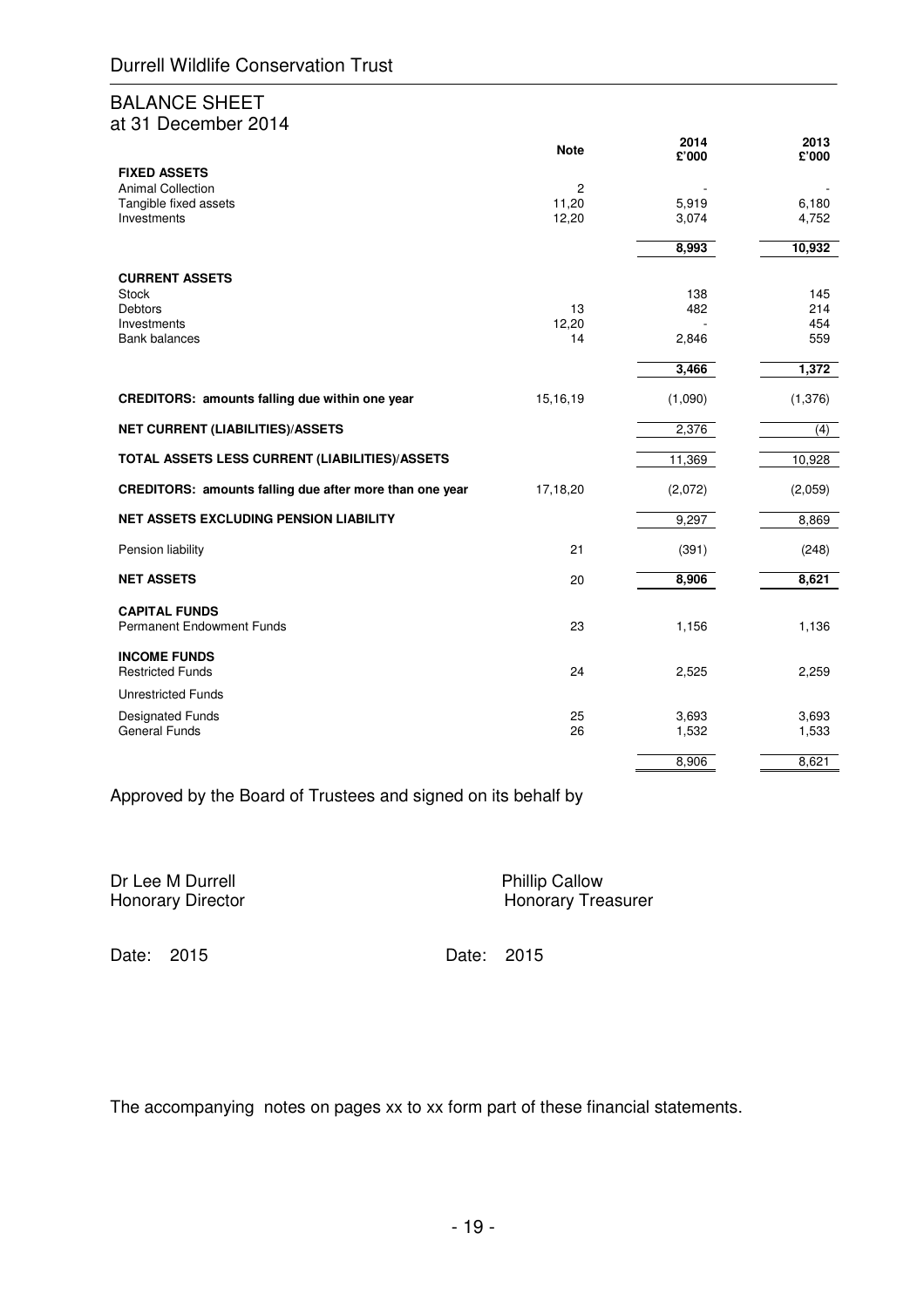# CASH FLOW STATEMENT for the year ended 31 December 2014

|                                                            | Note | 2014<br>£'000  | 2013<br>£'000  |
|------------------------------------------------------------|------|----------------|----------------|
| NET INCOMING(OUTGOING) RESOURCES FOR THE YEAR              |      | 211            | (1,310)        |
| BEFORE OTHER RECOGNISED GAINS AND LOSSES                   |      |                |                |
| Depreciation                                               |      | 527            | 579            |
| Investment management fees                                 |      | 43             | 51             |
| Bank loan and overdraft interest                           |      | 63             | 61             |
| Dividends and interest received<br>Donations in kind       |      | (95)<br>(16)   | (123)          |
| Interest element of finance lease repayment                |      | $\overline{2}$ | $\overline{c}$ |
| Increase/(decrease) in creditors                           |      | (142)          | 261            |
| Decrease/(Increase) in debtors and stock                   |      | 258            | 14             |
| Defined benefit pension scheme                             |      |                |                |
| -Interest Income                                           |      | (21)           |                |
| -Interest Cost                                             |      |                | 1              |
|                                                            |      |                |                |
| <b>NET CASH INFLOW/(OUTFLOW) FROM OPERATING ACTIVITIES</b> |      | 103<br>314     | 846<br>(464)   |
|                                                            |      |                |                |
| Net returns on investments and servicing of finance        |      |                |                |
| Income from investments                                    |      | 76             | 100            |
| Income from endowment investments                          |      | 18             | 20             |
| Bank interest received                                     |      | 1              | 3              |
| Bank loan and overdraft interest paid                      |      | (63)           | (26)           |
| Interest element of finance lease repayment                |      | (2)            | (2)            |
| Investment management fees                                 |      | (43)           | (52)           |
|                                                            |      |                |                |
|                                                            |      | (13)           | 43             |
| Capital expenditure and financial investment               |      |                |                |
| Purchase of investments                                    |      | (416)          | (527)          |
| Purchase of endowment investments                          |      | (78)           | (102)          |
| Sale proceeds of investments                               |      | 2,684          | 1,023          |
| Sale proceeds of endowment investments                     |      | 181            | 87             |
| Purchase of tangible fixed assets                          |      | (171)          | (247)          |
| Proceeds from disposal of tangible fixed assets            |      | 1              |                |
| Payment for assets in course of construction               |      | (40)           | (82)           |
| Capital element of finance lease repayment                 |      | (15)           | (13)           |
|                                                            |      | 2,146          | 139            |
|                                                            |      |                |                |
| <b>INCREASE/(DECREASE) IN CASH</b>                         |      | 2,447          | (282)          |
| <b>NET CASH AT 1 JANUARY</b>                               |      | 114            | 396            |
| <b>NET CASH AT 31 DECEMBER</b>                             | 14   | 2.561          | 114            |

The accompanying notes on pages 24 to 41 form part of these financial statements.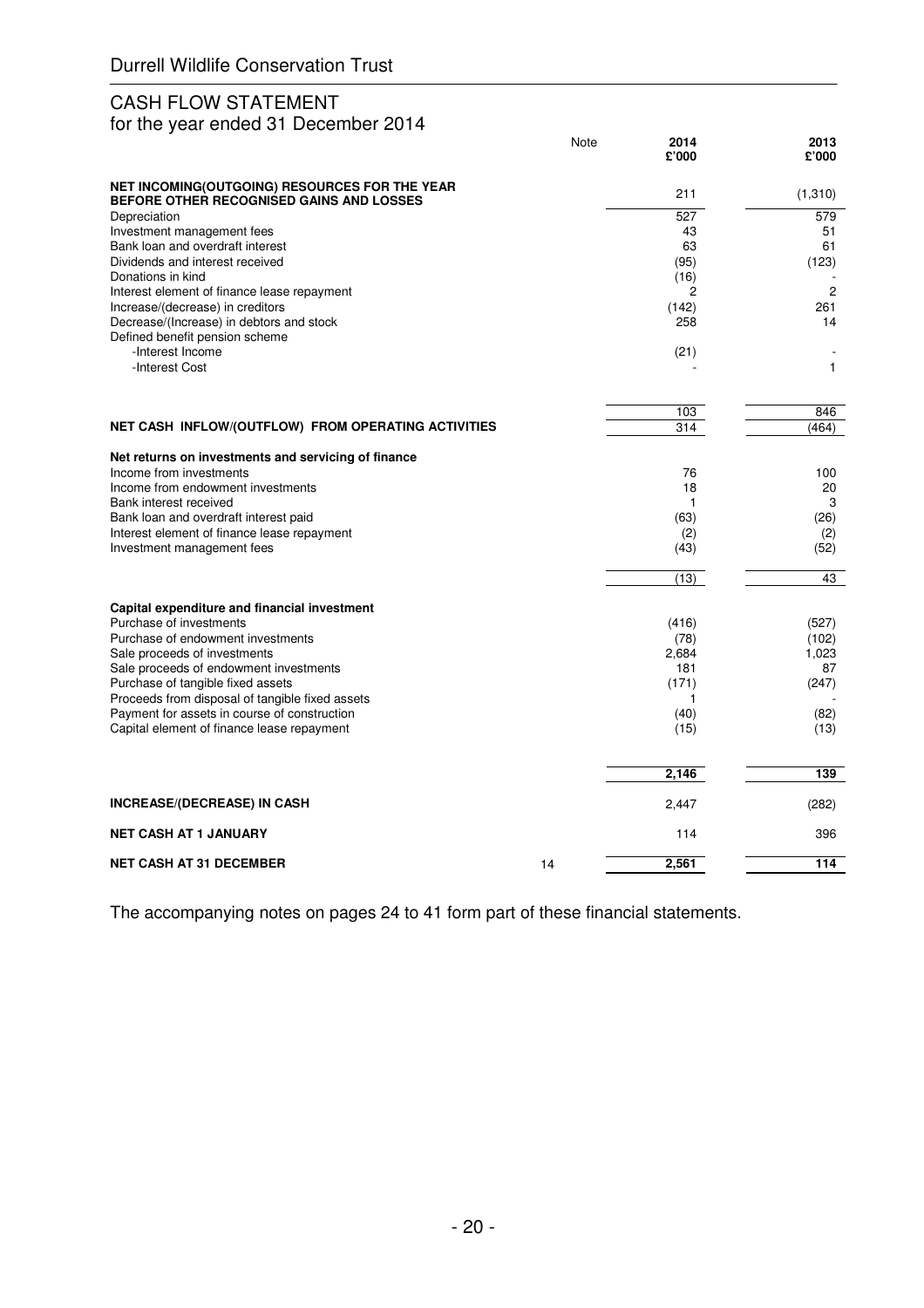# **1. INCORPORATION**

The Durrell Wildlife Conservation Trust is an association incorporated under Article 4 of the Loi (1862) sur les teneures en fidéicommis et L'incorporation d'associations, as amended.

## **2. ACCOUNTING POLICIES**

### **Basis of preparation**

The financial statements have been prepared under the historical cost convention in accordance with the Statement of Recommended Practice "Accounting and Reporting by Charities (Revised 2005)" and with other applicable and UK Accounting Standards. The principal accounting policies adopted in the preparation of the financial statements are set out below.

### **Accounting convention**

The financial statements are prepared on the basis of historical cost, except for investments which are included at market value and the animal collection which is included at a nominal value of £1.

### **Allocation of funds**

The funds of the Trust comprise the following:

- Permanent endowment Endowment capital funds where there is no power to convert the capital into income; the income arising from such funds is accounted for in a restricted fund. Capital gains and losses arising from the sale of investments in such funds are accumulated and added to capital.
- Restricted Funds which are subject to specific conditions, imposed by the donor and binding on the Trustees; the balance of restricted funds represents unspent restricted income.
- Unrestricted Funds which are not subject to specific conditions imposed by the donor. Unrestricted funds are split into the following three categories.
	- **Designated** Funds which have been allocated or designated for special projects by the Trust itself. The use of such funds for their designated purpose remains at the discretion of the Board of Trustees; or
	- **General** Funds which have not been allocated for any special purpose.

### **Fund transfers**

When funds subject to specific donor-imposed conditions are utilised on capital projects the capitalised assets are regarded as fixed assets of the unrestricted general fund and the total of such capital expenditure is accordingly transferred from the designated or restricted fund to the general fund.

### **Branches**

The incoming resources and resources expended of the Durrell Wildlife Conservation Trust-UK (DWCT-UK) are consolidated into the Trust's results. DWCT-UK is a UK registered charity Reg 1121989) and prepares accounts annually to 31 December.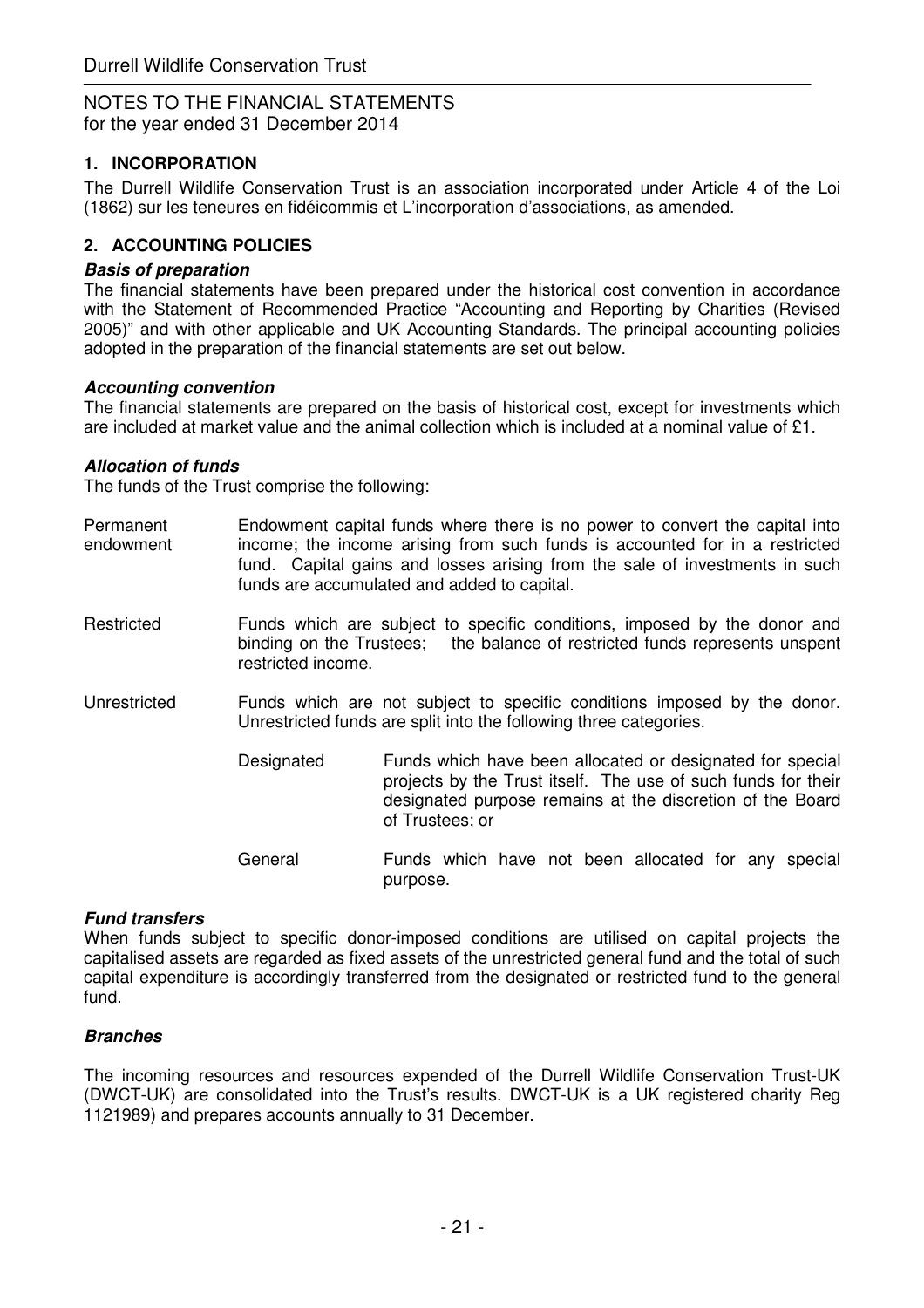### **Interest receivable**

All bank interest receivable is accounted for in the Statement of Financial Activities. It is credited to the fund holding the bank balances on an accruals basis.

On the purchase and sale of fixed interest securities, accrued interest included in the transaction price is treated as part of the capital value of the investment. Credit is taken for interest on the date receivable and at the balance sheet date the market value is stated inclusive of accrued interest.

### **Fixed assets**

Tangible fixed assets are included at cost. Depreciation is provided on all tangible fixed assets at rates calculated to write off the cost on a straight line basis over their expected useful lives.

### **Depreciation**

Depreciation is not charged on the Trust's freehold property, other than the Trinity site buildings, on the grounds that such depreciation would be immaterial because of the length of the estimated remaining useful economic life of the property and its estimated residual value. Assets in the course of construction are not depreciated until they become operational at which time they are transferred to one of the other asset categories.

In accordance with Financial Reporting Standard (FRS) No 15, entitled "Tangible Fixed Assets", an impairment review in accordance with FRS No 11, entitled "Impairment of fixed assets and goodwill", has been performed by the Chief Executive on behalf of the Board of Trustees on those properties. The results of that review show that the recoverable amount in respect of those properties is in excess of the carrying amount at which they are included in the financial statements.

The cost of other fixed assets is written off using the straight line basis as follows:

| <b>Trinity Site buildings</b> | Over the useful economic life of each individual building      |                               |
|-------------------------------|----------------------------------------------------------------|-------------------------------|
| Fixtures and fittings         | At 10 % per annum                                              |                               |
| Plant and machinery           | At 20% per annum                                               |                               |
| Motor vehicles                | At 25% per annum                                               |                               |
| Electrical equipment          | At 33 $1/3\%$ per annum                                        |                               |
| Wildlife Camp Groundworks     | At 10% per annum                                               |                               |
| <b>Wildlife Camp Geodomes</b> | At 20% per annum                                               |                               |
| 2013                          | At 50% per annum to 31 March 2015. 2 years being the remaining | the lease given up at 1 April |

The useful economic lives of Trinity site buildings were revised in 2013.This resulted in an adjustment of £241,000.

#### **Leases**

The cost of assets held under finance leases is included under tangible fixed assets and depreciation is provided in accordance with the Trust's policy set out in note 2 (above). The finance charges are allocated over the period of the lease in proportion to the capital amount outstanding.

#### **Stock**

Stock is valued at the lower of cost and net realisable value.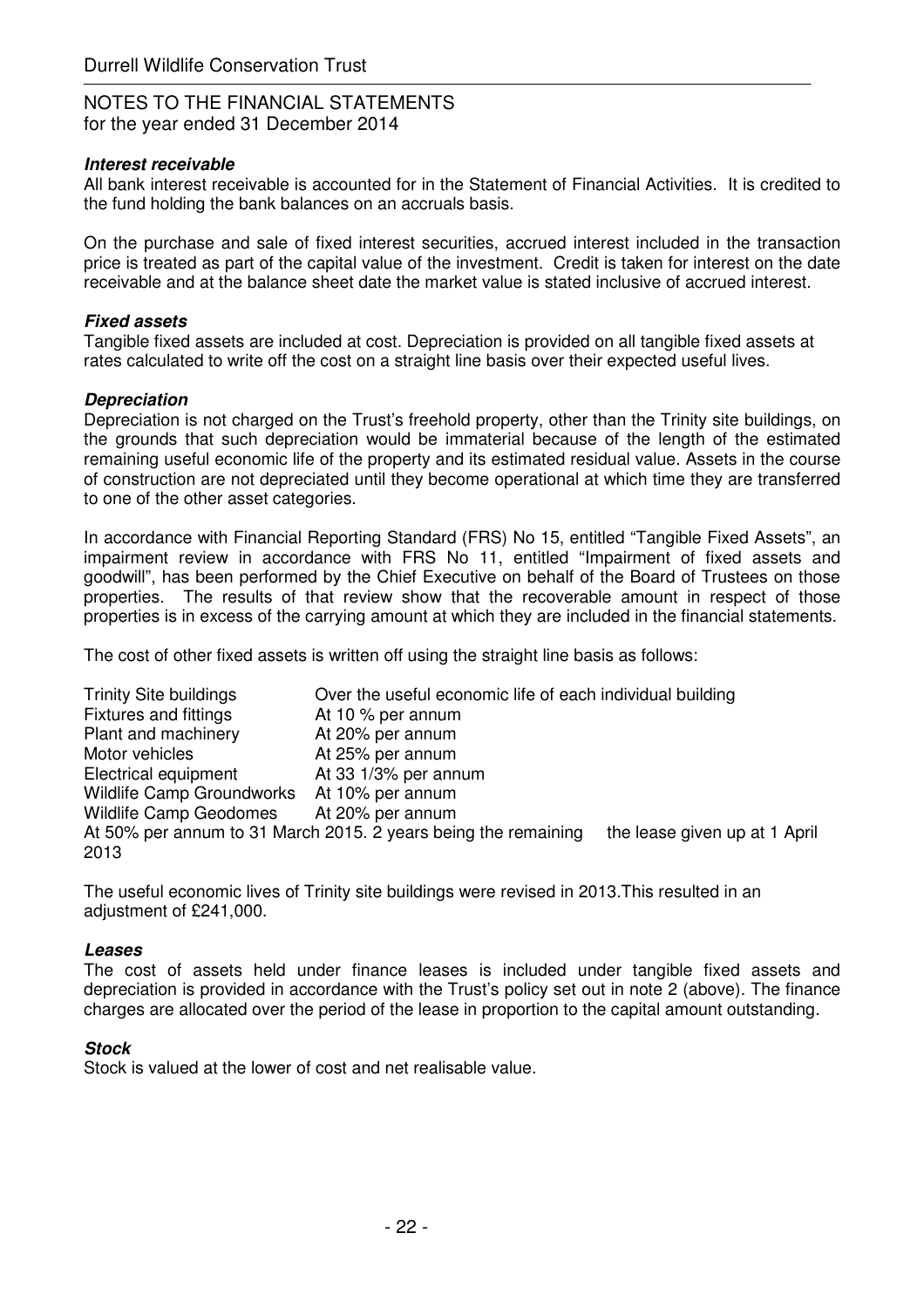### **Basis of allocation of resources expended**

Resources expended are allocated to the categories shown in the financial statements on the following bases. Where resources expended are directly attributable to a particular category, they are allocated entirely to that category. Expenditure included within each category is set out in Note 6 to these accounts. Where an expense cannot be allocated to a specific category of such work (usually because it benefits more than one category) it is allocated to support costs. Support costs are allocated across other categories on various bases as identified in Note 7 to the accounts.

### **Membership Subscriptions**

Annual and Life membership subscriptions are treated as deferred income to the extent that it relates to a service to be provided in the following financial period and is potentially refundable.

### **Donations and Donations in kind**

Donations including Gift Aid are credited in the period received. Such income is only deferred when the donor specifies that donations must only be used in future accounting periods; or where the donor has imposed conditions which must be met before the Trust has unconditional entitlement. Donations in kind are included in the accounts as estimates of open market values.

### **Grants received**

Grants received from governments or other public bodies are accounted for in the Statement of Financial Activities on an accrual basis.

#### **Legacies and bequests**

Legacies and bequests are accrued as receivable, before receipt if it is reasonably certain that the legacy will be received and the value of the incoming resources can be measured with sufficient reliability.

#### **Quoted investments**

Quoted investments are included in the financial statements at their market values, which are calculated using the closing bid prices on the last business day in the Trust's financial year. Differences between the market value and the cost of quoted investments, being unrealised gains or losses, are disclosed in the Statement of Financial Activities and then added to or deducted from the appropriate fund in the balance sheet.

Realised gains and losses on the disposal of investments are also disclosed in the Statement of Financial Activities and added to or deducted from the appropriate fund in the balance sheet.

#### **Animal collection**

The animal collection is included in the financial statements at a nominal value of  $£1$ , since in the opinion of Trustees it is not possible to place a realistic value thereon due to the unique nature of the animal collection.

#### **Taxation**

The Trust is established for a charitable purpose and is therefore exempt from Jersey Income Tax under Article 115(a) of the Income Tax (Jersey) Law 1961 provided its income is applied toward charitable purposes.

#### **Retirement benefits**

The Trust values its liability in respect of defined retirement benefits in accordance with FRS17 and following the unit cost method of calculation.

Any surplus or deficit in the defined benefit section of the scheme, being the difference between the value of the scheme assets and the present value of the plan liabilities, is recognised in the balance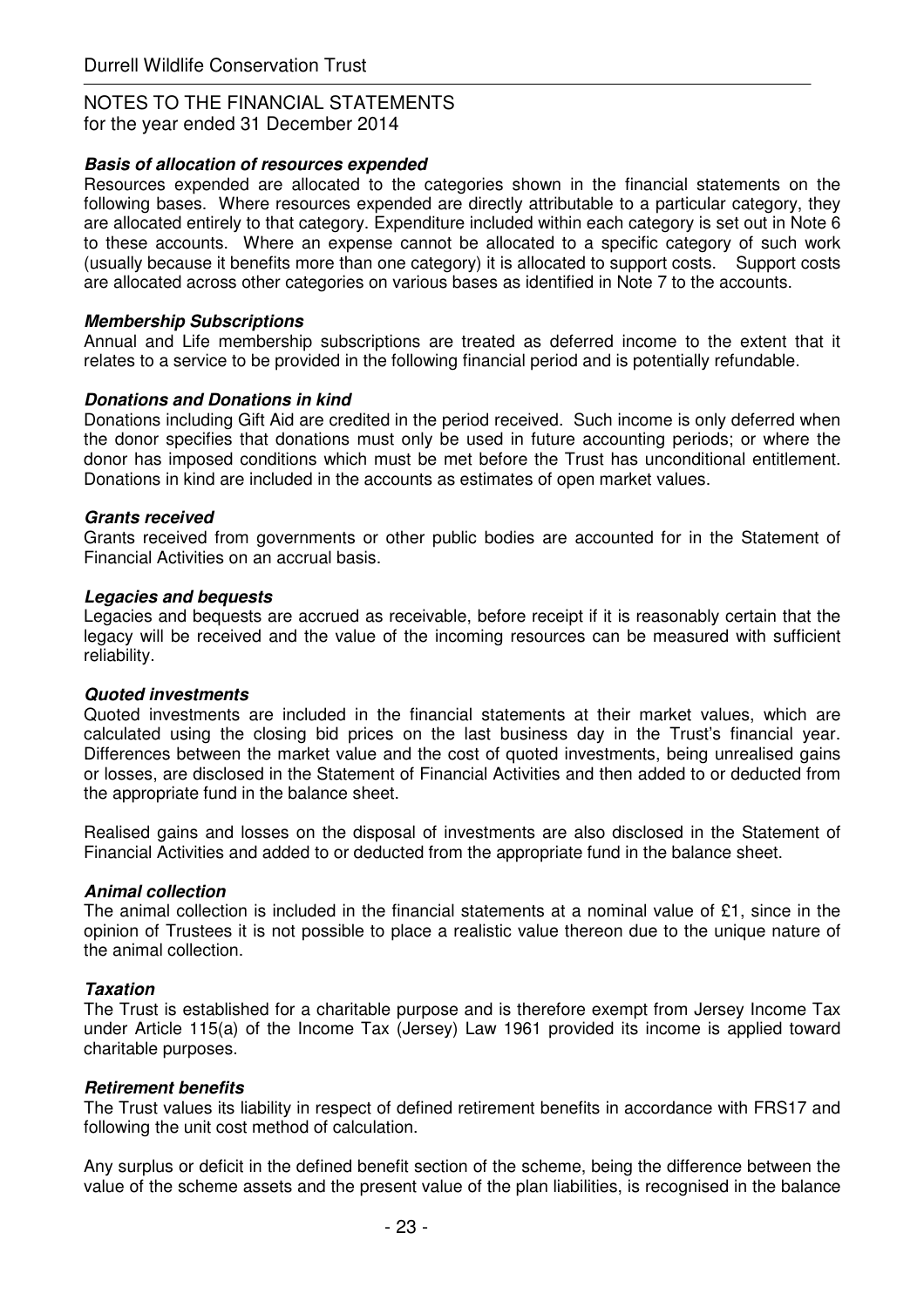# NOTES TO THE FINANCIAL STATEMENTS

for the year ended 31 December 2014

sheet as an asset or liability to the extent that any surplus is recoverable or that conversely, any deficit reflects a legal or constructive obligation.

## **3. TRADING ACTIVITIES**

The Trust operates a gift shop at the Visitor Centre at Durrell, selling gifts and souvenirs and a restaurant, the Café Firefly, which opened in April 2011. On 1 August 2012 Durrell Wildlife Camp opened for business . As at 1 April 2013, the lease by Top Orchard Limited of the Dodo Restaurant reverted to Durrell. From this date both Cafe Firefly and Dodo Restaurant are managed by Top Orchard Limited onbehalf of Durrell. A summary trading income is shown below:

| <b>Profit and loss account</b>                                                      | 2014<br>£'000     | 2013<br>£'000     |
|-------------------------------------------------------------------------------------|-------------------|-------------------|
| Turnover<br>- Retail<br>- Catering                                                  | 475<br>1,153      | 457<br>942        |
| - Wildlife Camp                                                                     | 213               | 193               |
| Gross profit<br>- Retail<br>- Catering<br>- Wildlife Camp                           | 259<br>823<br>213 | 238<br>672<br>193 |
| Expenses, net of interest received                                                  | (1,007)           | (875)             |
| Net profit<br>Other income (Dodo Restaurant)<br>Amount transferred to General Funds | 288<br>(288)      | 228<br>6<br>(234) |
|                                                                                     |                   |                   |

### **4. INCOMING RESOURCES FROM CHARITABLE ACTIVITIES**

|                                               | <b>Unrestricted</b><br><b>Funds</b><br>£'000 | <b>Restricted</b><br><b>Funds</b><br>£'000 | Total<br>2013<br>£'000 | <b>Total</b><br>2012<br>£'000 |
|-----------------------------------------------|----------------------------------------------|--------------------------------------------|------------------------|-------------------------------|
| <b>Animal collection</b>                      |                                              |                                            |                        |                               |
| <b>Visitor Admissions</b>                     | 1,143                                        |                                            | 1,143                  | 1,094                         |
| Membership of Durrell                         |                                              |                                            |                        |                               |
| - Individual                                  | 733                                          |                                            | 733                    | 688                           |
| - Corporate                                   | 33                                           |                                            | 33                     | 30                            |
| Keeper and vet for a day                      | 8                                            |                                            | 8                      | 6                             |
| Behind the scenes tours and animal encounters | 19                                           |                                            | 19                     | 14                            |
| Letting of non-investment property            | 52                                           |                                            | 52                     | 47                            |
| <b>Animal collection total</b>                | 1,988                                        | ۰                                          | 1,988                  | 1,879                         |
| <b>Education</b>                              |                                              |                                            |                        |                               |
| Teaching                                      | 13                                           |                                            | 13                     | 9                             |
| Dodo Club Activities                          |                                              |                                            | 7                      | 15                            |
| Other                                         | 15                                           |                                            | 16                     | 10                            |
|                                               | 35                                           |                                            | 36                     | 34                            |
| <b>Training</b>                               |                                              |                                            |                        |                               |
| Course Income                                 | 297                                          |                                            | 297                    | 164                           |
| Other                                         | 67                                           |                                            | 67                     | 66                            |
|                                               | 364                                          |                                            | 364                    | 230                           |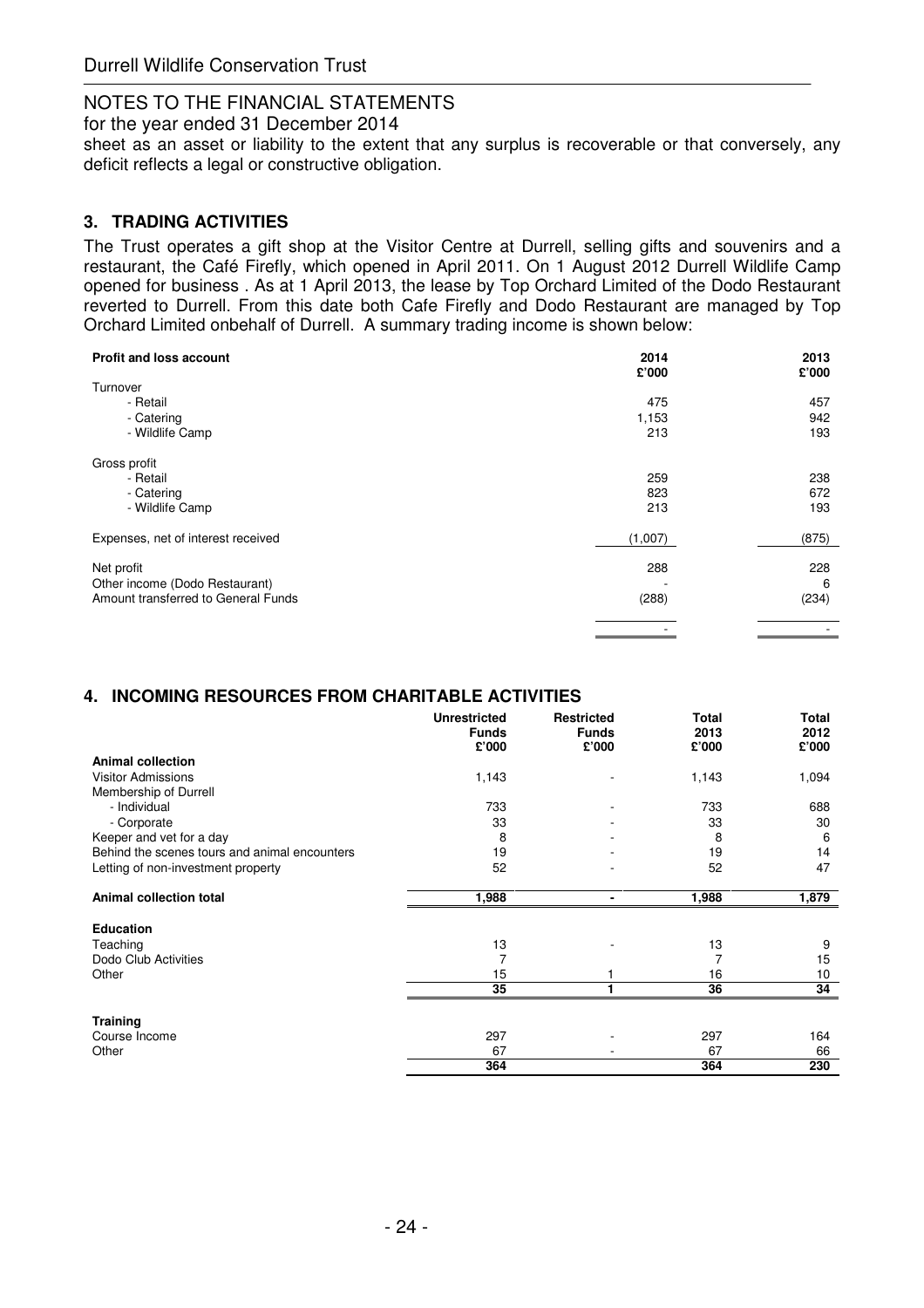### **5. INCOMING RESOURCES FROM GENERATED FUNDS ACTIVITIES AND VOLUNTARY INCOME**

|                               | <b>Unrestricted</b><br><b>Funds</b><br>£'000 | Restricted<br><b>Funds</b><br>£'000 | <b>Total 2013</b><br>£'000 | <b>Total 2012</b><br>£'000 |
|-------------------------------|----------------------------------------------|-------------------------------------|----------------------------|----------------------------|
| <b>Voluntary Income</b>       |                                              |                                     |                            |                            |
|                               |                                              |                                     |                            |                            |
| Donations                     | 476                                          | 886                                 | .362                       | 1,434                      |
| Donations in kind             | 16                                           | -                                   | 16                         | $\overline{\phantom{a}}$   |
| Legacies                      | 1941                                         | -                                   | 1941                       | 850                        |
| <b>Animal Adoptions</b>       | 89                                           | -                                   | 89                         | 70                         |
| Other                         | 248                                          | 130                                 | 378                        | 328                        |
|                               |                                              |                                     |                            |                            |
| <b>Total Voluntary Income</b> | 2,770                                        | 1,016                               | 3,786                      | 2,682                      |

### **6. ANALYSIS OF TOTAL RESOURCES EXPENDED**

|                                                                                                  | <b>Staff</b><br>costs<br>£'000 | <b>Direct Costs</b><br>£'000 | <b>Support Costs</b><br>£'000 | Total 2014<br>£'000 | <b>Total 2013</b><br>£'004 |
|--------------------------------------------------------------------------------------------------|--------------------------------|------------------------------|-------------------------------|---------------------|----------------------------|
| Resources expended on charitable                                                                 |                                |                              |                               |                     |                            |
| activities                                                                                       |                                |                              |                               |                     |                            |
| <b>Animal Collection</b>                                                                         | 1,211                          | 512                          | 1,365                         | 3,088               | 3,352                      |
| Training                                                                                         | 251                            | 200                          | 162                           | 613                 | 618                        |
| Education                                                                                        | 44                             | 30                           | 138                           | 212                 | 195                        |
| Conservation                                                                                     | 463                            | 906                          | 345                           | 1,714               | 1,527                      |
|                                                                                                  |                                |                              |                               |                     |                            |
| <b>Total for resources expended</b>                                                              | 1,969                          | 1,648                        | 2,010                         | 5,627               | 5,692                      |
|                                                                                                  |                                |                              |                               |                     |                            |
| Costs of generating funds                                                                        |                                |                              |                               |                     |                            |
| Costs of generating voluntary income                                                             | 193                            | 115                          | 208                           | 516                 | 582                        |
| Retail cost of goods sold and other costs                                                        | 152                            | 269                          |                               | 421                 | 393                        |
| Catering cost of goods sold and other costs                                                      | 375                            | 516                          | 31                            | 922                 | 753                        |
| <b>Wildlife Camp costs</b>                                                                       | 70                             | 60                           | 78                            | 208                 | 210                        |
|                                                                                                  |                                |                              |                               |                     |                            |
| Total cost of generating funds                                                                   | 790                            | 960                          | 317                           | 2,067               | 1,938                      |
|                                                                                                  |                                |                              |                               |                     |                            |
| Investment management costs                                                                      | $\overline{\phantom{a}}$       | 130                          | ٠                             | 130                 | 135                        |
|                                                                                                  |                                |                              |                               |                     |                            |
| <b>Governance costs</b>                                                                          | ٠                              | 94                           | ۰                             | 94                  | 90                         |
|                                                                                                  |                                |                              |                               |                     |                            |
|                                                                                                  |                                | ٠                            | -                             | ٠                   | 1                          |
|                                                                                                  |                                |                              |                               |                     |                            |
|                                                                                                  |                                |                              |                               |                     |                            |
| Net interest on Defined Benefit Pension<br>Scheme liabilities<br><b>Total resources expended</b> | 2,759                          | 2,832                        | 2,327                         | 7,918               | 7,856                      |

Resources expended on charitable activities include costs associated with marketing and administration of Trust membership schemes, totalling £ 354,000(2013 £394,000).

Training incorporates day to day running costs of the International Training Centre in Jersey together with the cost of providing courses in conservation in both Jersey and overseas.

Conservation Science includes grant making, administration of grant making processes and monitoring of related outcomes both in situ overseas and in Jersey in support of overseas projects.

Costs of generating voluntary income incorporate the costs of the fundraising department, including administrative staff costs, costs of appeal mailshots and costs related to the Animal Adoption Scheme.

Governance costs include those incurred in the governance of the Trust and are primarily associated with constitutional and statutory requirements.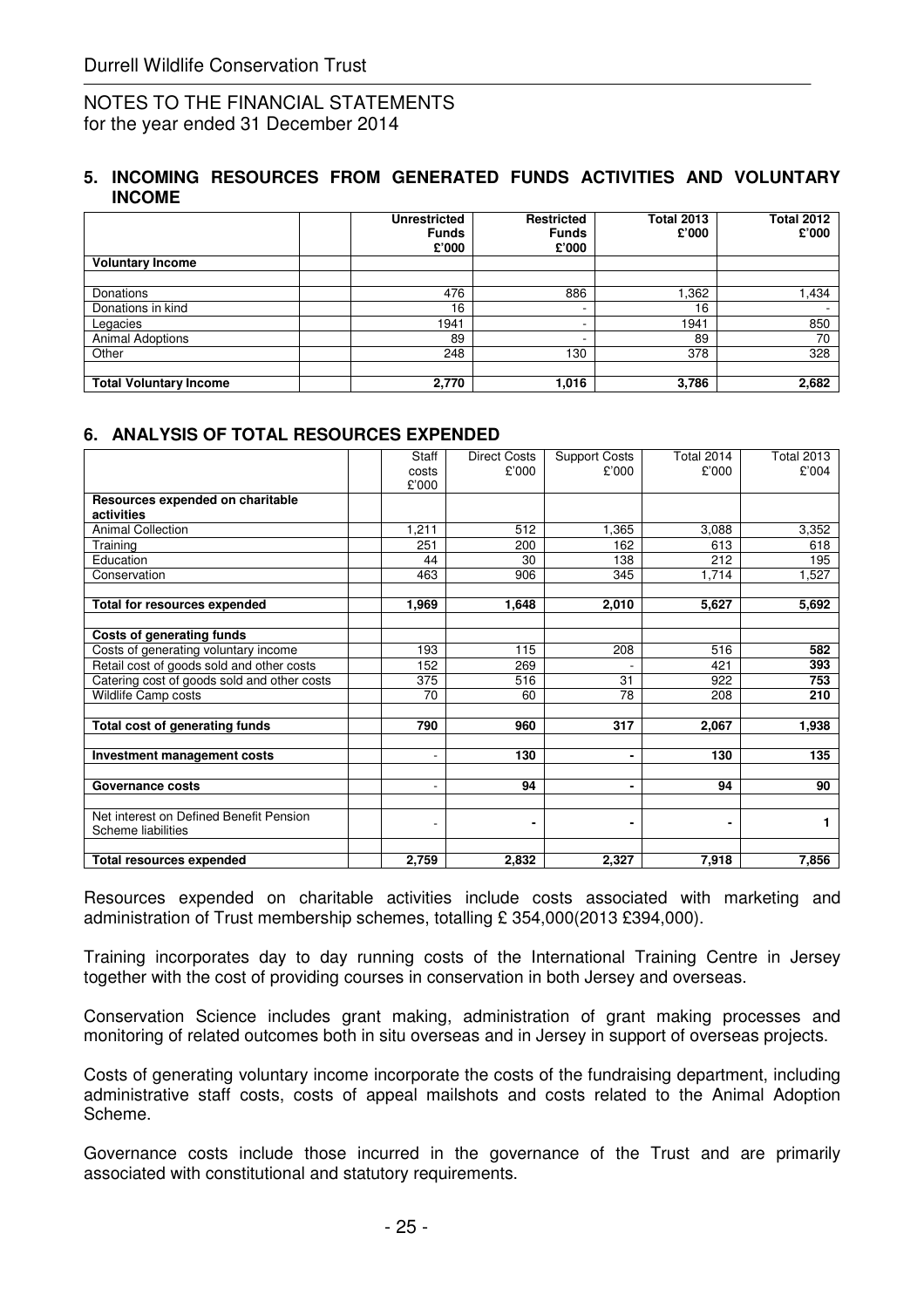# **7. ANALYSIS OF SUPPORT COSTS**

|                    |  | 2014<br>£'000 | 2013<br>£'000 |
|--------------------|--|---------------|---------------|
|                    |  |               |               |
| Staff costs        |  | .102          | 1,153         |
| Other costs        |  | 698           | 764           |
| Depreciation       |  | 527           | 579           |
|                    |  |               |               |
| Total support cots |  | 2,327         | 2,496         |

Support costs have been allocated to the activities set out in Note 6 as follows:

|                                           | Animal<br><b>Collection</b> | Training | <b>Education</b> | Overseas<br>Conservation | Generating<br><b>Voluntary</b><br><b>Income</b> | <b>Total</b> | <b>Allocation</b><br><b>Basis</b> |
|-------------------------------------------|-----------------------------|----------|------------------|--------------------------|-------------------------------------------------|--------------|-----------------------------------|
|                                           | £'000                       | £'000    | £'000            | £'000                    | £'000                                           | £'000        | £'000                             |
| Site Maintenance,<br>Landscape, Logistics | 324                         | 55       | 47               | 118                      | 71                                              | 615          |                                   |
| Directors, HR,<br>Finance & IT            | 485                         | 83       | 71               | 177                      | 107                                             | 923          |                                   |
| <b>Utilities</b>                          | 138                         | 24       | 20               | 50                       | 30                                              | 262          | C                                 |
| Depreciation                              | 418                         |          |                  |                          | 109                                             | 527          |                                   |
|                                           |                             |          |                  |                          |                                                 |              |                                   |
| <b>TOTAL</b>                              | 1,365                       | 162      | 138              | 345                      | 317                                             | 2,327        |                                   |
|                                           |                             |          |                  |                          |                                                 |              |                                   |

Basis of allocation:

- 1. Direct usage and % Full time Headcount
- 2. %Full time Headcount

# **8. NET OUTGOING RESOURCES BEFORE OTHER RECOGNISED GAINS AND LOSSES**

Net outgoing resources before other recognised gains and losses are stated after charging:

|                   | 2014<br>£'000 | 2013<br>£'000 |
|-------------------|---------------|---------------|
|                   |               |               |
| <b>Audit Fees</b> |               |               |
| Trust             | 28            | 28            |
| <b>DWCT-UK</b>    |               |               |
|                   |               |               |
| Depreciation      | 527           | 579           |

# **9. TRUSTEES' REMUNERATION**

The Trustees, being charity Trustees received no remuneration (2013 £Nil). Some Trustees were reimbursed for travelling expenses necessarily incurred. The aggregate amount of these expenses were £2,565 (2013 £4,849).

## **10. EMPLOYEE COSTS**

|                      | 2014  | 2013  |
|----------------------|-------|-------|
|                      | £'000 | £'000 |
|                      |       |       |
| Wages and salaries   | 3,208 | 3,247 |
| Pension cost         | 219   | 227   |
| Accommodation costs  | -     |       |
|                      |       |       |
| Employee costs total | 3,427 | 3,485 |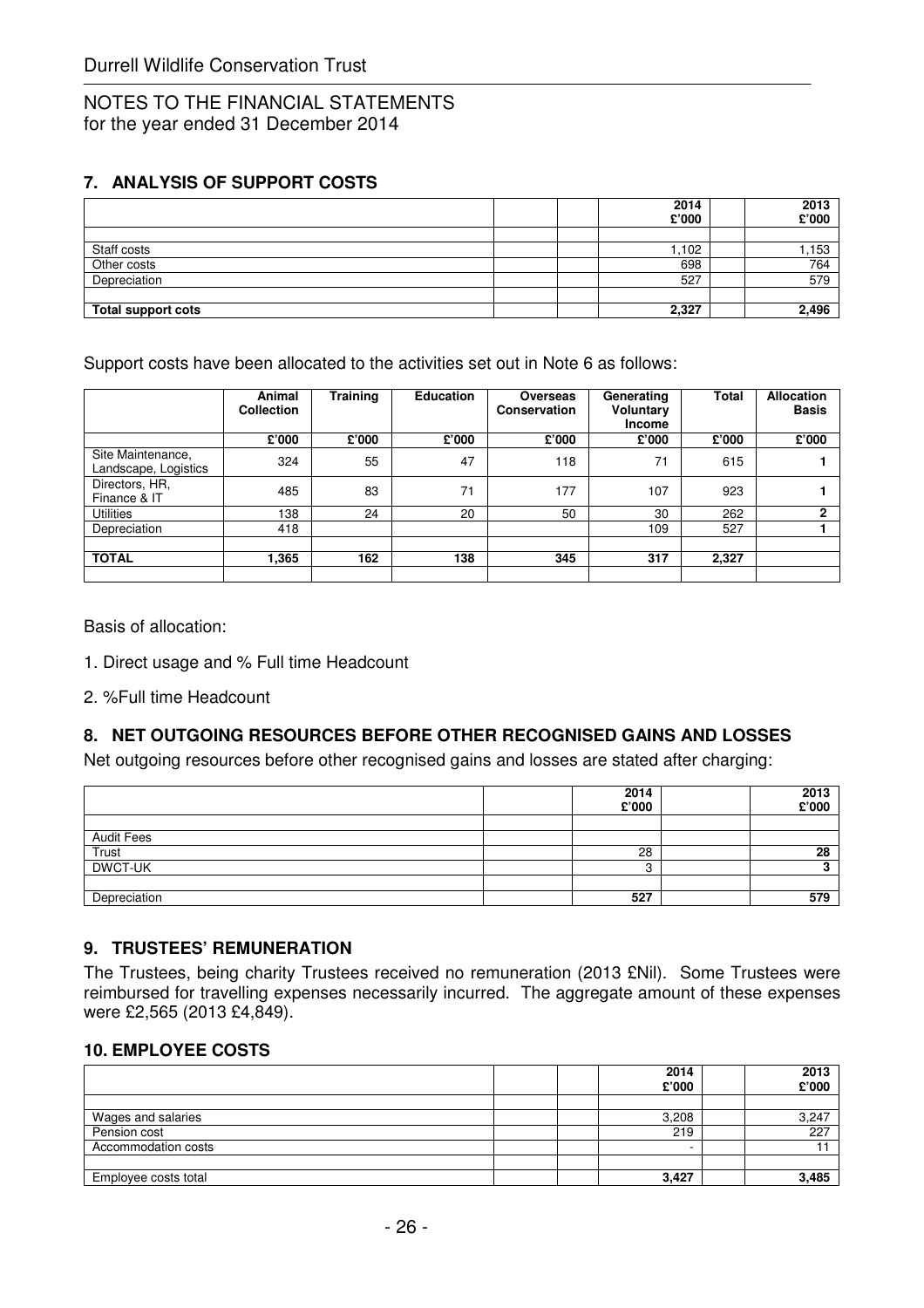The Trust employed staff whose total emoluments fell in the following bands:

- 1 (2013:Nil) member of staff in the band £130,000 £139,999
- Nil (2013:1) member of staff in the band £80,000 £89,999
- 1 (2013:2) member of staff in the band £70,000 £79,999<br>1 (2013:Nil) member of staff in the band £60,000 £69,999
- $(2013:Nil)$  member of staff in the band £60,000 £69,999

Employer contributions to the Defined contribution section of the pension scheme in respect of these employees amounted to £13k (2013 £18k).

The average number of employees in Jersey and overseas was 114 (2013: 110).

The split of employees according to areas of activity can be analysed:

|                                       | 2014 | 2013 |
|---------------------------------------|------|------|
| <b>Animal Collection</b>              | 41   | 44   |
| Training                              |      |      |
| Education                             | 6    |      |
| <b>Conservation Science</b>           | 15   | 10   |
| Visitor centre, admissions and retail | 8    |      |
| <b>Wildlife Camp</b>                  | c    |      |
| Generating funds                      | 6    |      |
| Support                               | 28   | 28   |
| Total                                 | 114  | 110  |

## **11. FIXED ASSETS**

|                                                    | Freehold<br>Land &<br>Property | <b>Trinity Site</b><br><b>Buildings</b> | Wildlife<br>Camp         | Plant and<br>Machinery | Fixtures,<br>Fittings and<br>Equipment | Assets in the<br>course of<br>construction | Total  |
|----------------------------------------------------|--------------------------------|-----------------------------------------|--------------------------|------------------------|----------------------------------------|--------------------------------------------|--------|
|                                                    | £'000                          | £'000                                   | £'000                    | £'000                  | £'000                                  | £'000                                      | £'000  |
| Cost                                               |                                |                                         |                          |                        |                                        |                                            |        |
| January 2014                                       | 1,533                          | 11,473                                  | 634                      | 595                    | 768                                    | 82                                         | 15,085 |
| <b>Additions</b>                                   |                                | 126                                     |                          | 59                     | 26                                     | 40                                         | 251    |
| Donations in kind                                  | ۰                              | 9                                       |                          | 5                      |                                        |                                            | 15     |
| <b>Disposals</b>                                   | ۰                              | ۰                                       | ٠                        | $\overline{(5)}$       | ۰                                      |                                            | (5)    |
| Transfers from assets in<br>course of construction | ٠                              | 28                                      | $\overline{\phantom{a}}$ |                        | ۰                                      | (28)                                       |        |
|                                                    |                                |                                         |                          |                        |                                        |                                            |        |
| 31 December 2014                                   | 1,533                          | 11,636                                  | 634                      | 654                    | 795                                    | 94                                         | 15,346 |
|                                                    |                                |                                         |                          |                        |                                        |                                            |        |
|                                                    |                                |                                         |                          |                        |                                        |                                            |        |
| <b>Depreciation</b>                                |                                |                                         |                          |                        |                                        |                                            |        |
| 1 January 2014                                     | ٠                              | 7,653                                   | 110                      | 522                    | 620                                    |                                            | 8,905  |
| Charge for the year                                | ٠                              | 338                                     | 79                       | 54                     | 51                                     |                                            | 522    |
|                                                    |                                |                                         |                          |                        |                                        |                                            |        |
| 31 December 2014                                   | $\blacksquare$                 | 7,991                                   | 189                      | 576                    | 671                                    | ٠                                          | 9,427  |
|                                                    |                                |                                         |                          |                        |                                        |                                            |        |
| Net book value                                     |                                |                                         |                          |                        |                                        |                                            |        |
| 31 December 2014                                   | 1,533                          | 3,645                                   | 445                      | 78                     | 124                                    | 94                                         | 5,919  |
|                                                    |                                |                                         |                          |                        |                                        |                                            |        |
| 31 December 2013                                   | 1,533                          | 3,820                                   | 524                      | 73                     | 148                                    | 82                                         | 6,180  |
|                                                    |                                |                                         |                          |                        |                                        |                                            |        |

Tangible fixed assets held under finance leases have a net book value of £41k (2013:£11k).

The Board of Trustees does not consider that it is practicable to analyse the assets of the Trust between those used for Direct Charitable Purposes and Other Purposes. The Fixed Assets of the Trust are all held at the Headquarters at Les Augrès Manor or otherwise in Jersey, and may be used for both Charitable and Other Purposes.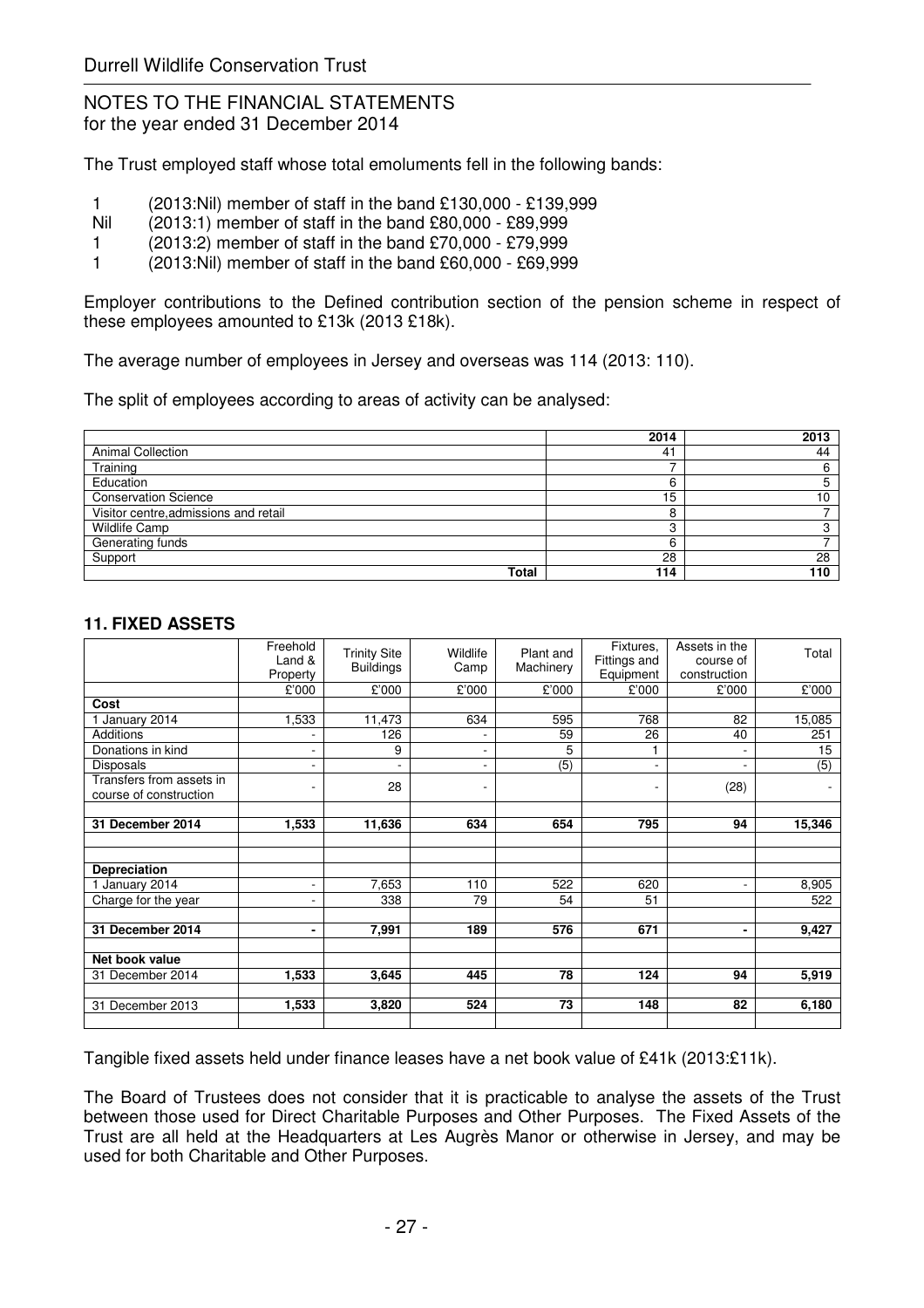### **12. INVESTMENTS**

|                           | Cost           | 2014         | Income for | Cost  | 2013         | Income for     |
|---------------------------|----------------|--------------|------------|-------|--------------|----------------|
|                           |                | Market Value | the year   |       | Market Value | the year       |
|                           | £'000          | £'000        | £'000      | £'000 | £'000        | £'000          |
| <b>UNRESTRICTED FUNDS</b> |                |              |            |       |              |                |
| Unit trusts               | $\overline{a}$ |              |            | 759   | 1032         | 21             |
| Fixed interest securities | 41             | 45           |            | 1141  | 1161         | 18             |
| Equities                  | 32             | 45           |            | 422   | 621          | 19             |
| Alternative investments   | 40             | 46           |            | 562   | 682          | 27             |
|                           | 113            | 136          |            | 2,884 | 3,496        | 85             |
| <b>RESTRICTED FUNDS</b>   |                |              |            |       |              |                |
| Unit trusts               | 93             | 120          |            | 153   | 186          | $\overline{2}$ |
| Fixed interest securities | 615            | 648          |            | 314   | 314          | 5              |
| Equities                  | 423            | 658          |            | 45    | 60           | 4              |
| Alternative investments   | 455            | 553          |            | 132   | 142          | 4              |
|                           | 1,586          | 1,979        |            | 644   | 702          | 15             |
| <b>ENDOWMENT FUNDS</b>    |                |              |            |       |              |                |
| Unit trusts               | 48             | 67           |            | 211   | 298          | $\overline{5}$ |
| Fixed interest securities | 242            | 264          |            | 298   | 303          | $\overline{4}$ |
| Equities                  | 238            | 371          |            | 150   | 216          | 4              |
| Alternative investments   | 208            | 257          |            | 159   | 191          | $\overline{7}$ |
|                           | 736            | 959          |            | 818   | 1,008        | 20             |
| Total                     | 2,435          | 3,074        |            | 4,346 | 6,206        | 120            |

Details of realised gains and losses on the disposal of investments during the year and of unrealised gains and losses arising from the inclusion of investments in the balance sheet at their market value are disclosed below and in the Statement of Financial Activities.

The above securities are invested in five separate portfolios, each portfolio representing a legally separate fund of securities. For the purposes of investment the Trustees have defined cash equivalents to include fixed interest securities.

Cash is further classified into cash available for investment and cash held for operating requirements of the Trust, thus at year end £1.78m of the total cash of £2.85m was held for investment purposes only.

|                                                  | 2014    | 2013  |
|--------------------------------------------------|---------|-------|
|                                                  | £'000   | £'000 |
|                                                  |         |       |
| FIXED AND CURRENT ASSET INVESTMENTS              |         |       |
| Market value brought forward at 1 January        | 5,206   | 5,182 |
|                                                  |         |       |
| Less: Disposal at opening book value             | (2,403) | (930) |
|                                                  |         |       |
| Add: Acquisitions at cost                        | 494     | 629   |
|                                                  |         |       |
| Net (losses)/gains on revaluation at 31 December | (223)   | 325   |
|                                                  |         |       |
| Market value at 31 December                      | 3,074   | 5,206 |
| Historical cost as at 31 December                | 2,435   | 4,346 |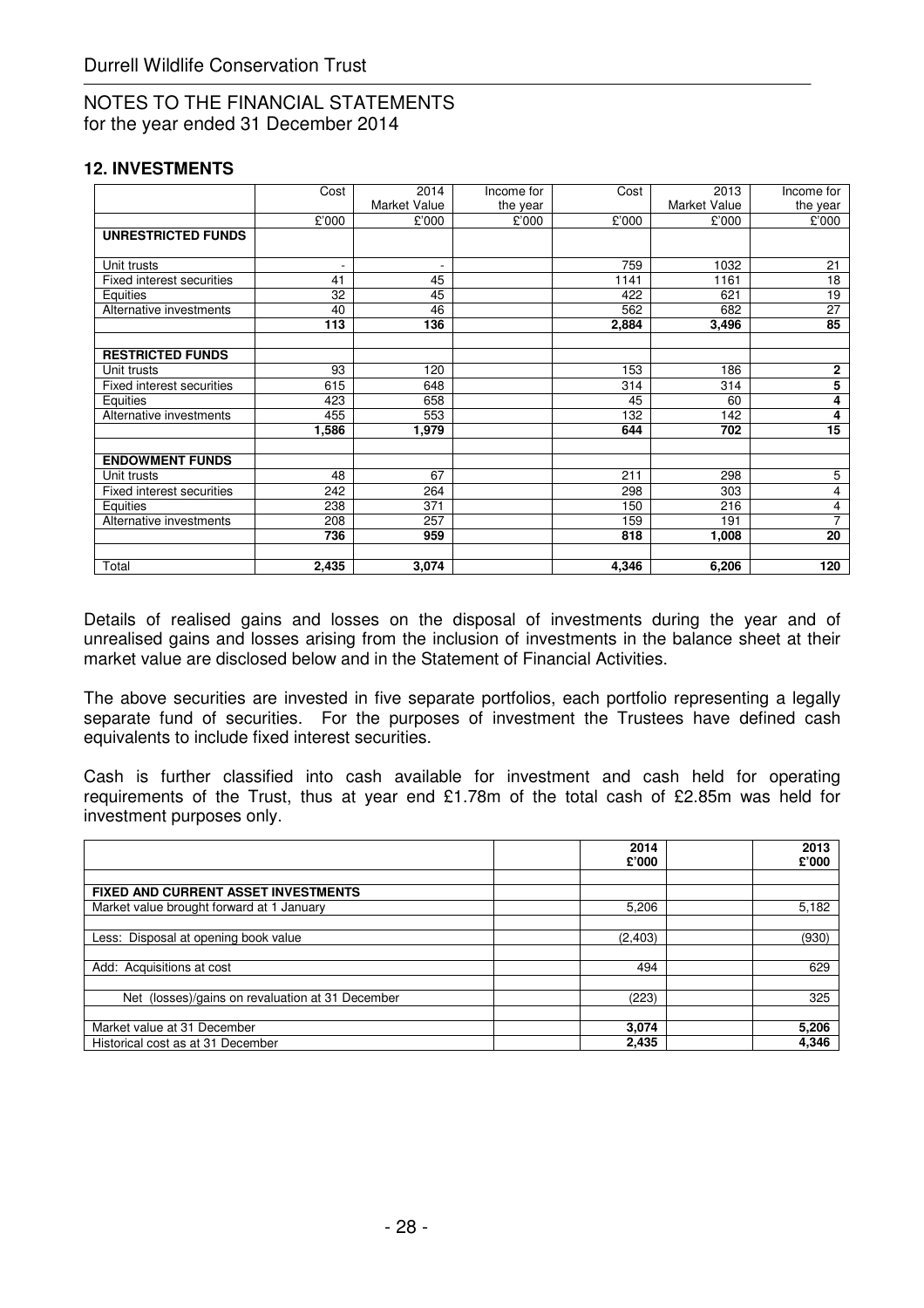## **13. DEBTORS**

|                | 2014<br>£'000  | 2013<br>£'000 |
|----------------|----------------|---------------|
|                |                |               |
| Trade debtors  | 54             | 148           |
| Legacy debtors | 356            | ۰             |
| Other debtors  | $\overline{ }$ | 22            |
| Prepayments    | 55             | 44            |
|                |                |               |
|                | 482            | 214           |
|                |                |               |

Legacy debtors are made up of balances from 2 estates. £121,000 represents the proceeds of a jewellery sale from the esate of Uta Pearson in November 2014.Proceeds were received in March 2015. £235,000 represents proceeds of the sale of property from the estate of Joan Iris Morgan. The property was being marketed at 31 December 2014 although the sale did not complete until January 2015.

### **14. NET CASH BALANCES**

|                   | At 1 January<br>2014 | Cash flows | At 31<br><b>December</b><br>2014 |
|-------------------|----------------------|------------|----------------------------------|
|                   | £'000                | £'000      | E,000                            |
|                   |                      |            |                                  |
| Cash balances     | 559                  | 2,287      | 2,846                            |
| Bank overdraft    | (445)                | 160        | (285)                            |
|                   |                      |            |                                  |
| Net cash balances | 114                  | 2,447      | 2,561                            |

# **15. CREDITORS: AMOUNTS FALLING DUE WITHIN ONE YEAR**

|                           | 2014  | 2013  |
|---------------------------|-------|-------|
|                           | £'000 | £'000 |
|                           |       |       |
| Bank overdraft            | 285   | 445   |
| Trade creditors           | 476   | 572   |
| Accruals                  | 47    | 69    |
| Deferred income           | 262   | 283   |
| Finance lease obligations | 19    | 6     |
|                           |       |       |
|                           | 089.  | 1,376 |

Movement on deferred income can be analysed as:

|                                       | Membership<br><b>Subscriptions</b> | Course<br><b>Income</b> | <b>Other</b> | <b>Total</b> |
|---------------------------------------|------------------------------------|-------------------------|--------------|--------------|
|                                       | £'000                              | £'000                   | £'000        | £'000        |
| Balance at 1 January                  | 139                                | 129                     | 15           | 283          |
| Transferred to income during the year | (139)                              | (129)                   | (15)         | (283)        |
| Deferred during the year              | 147                                | 101                     | 14           | 262          |
| Balance at 31 December                | 147                                | 101                     | 14           | 262          |

### **16. BANK OVERDRAFT**

The Trust entered into a £350,000 overdraft facility with The Royal Bank of Scotland International Limited (trading as NatWest) on 20<sup>th</sup> May 2009. The facility has no fixed repayment date. Interest is payable at 2% per annum over Base Rate. Security for the facility is provided against the Trust's fixed deposit accounts held with NatWest.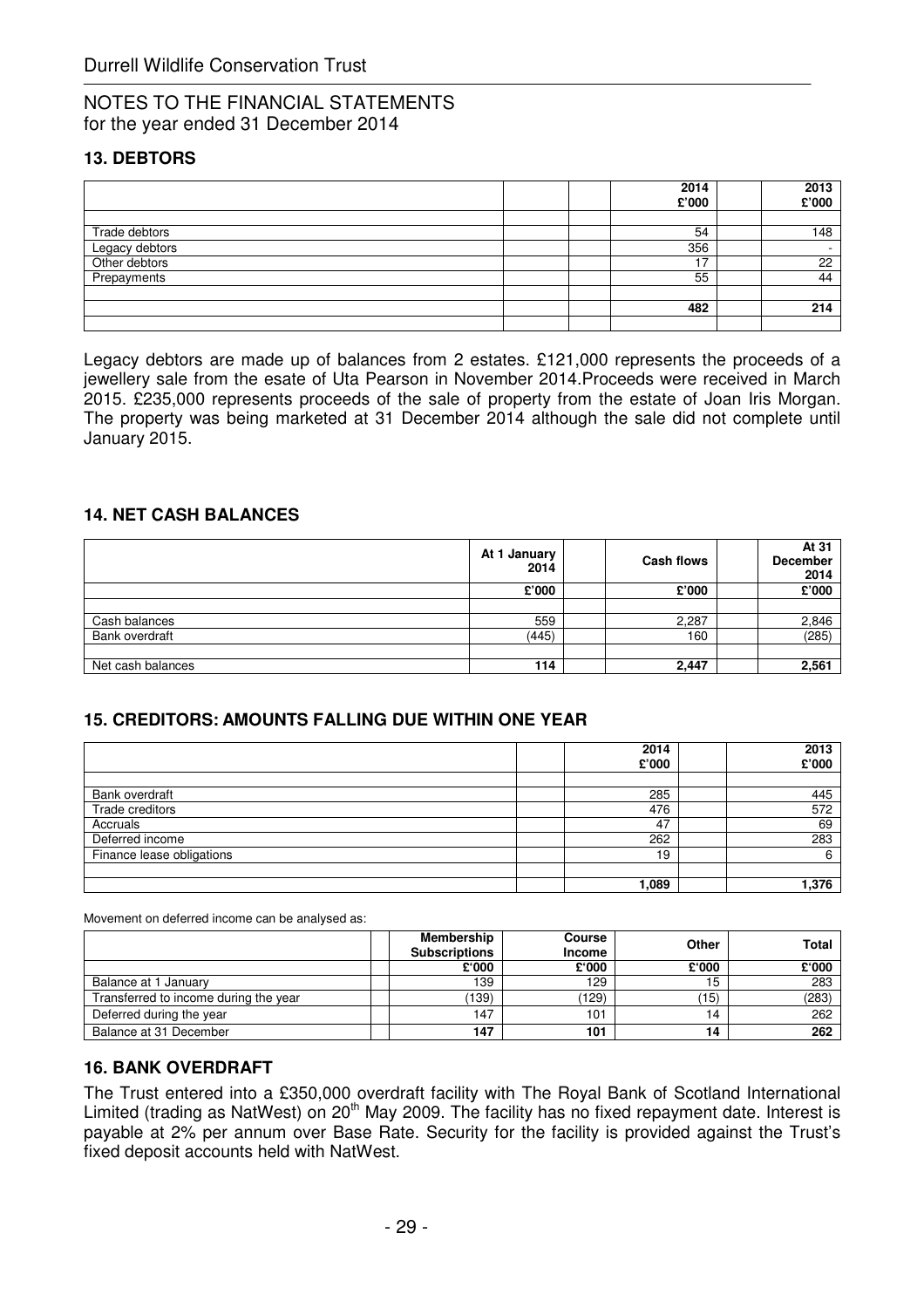# **17. CREDITORS: AMOUNTS FALLING DUE AFTER ONE YEAR**

|                          | 2014<br>£'000 | 2013<br>£'000 |
|--------------------------|---------------|---------------|
| Bank loan                | 2,050         | 2,050         |
| Finance lease obligation | 22            |               |
|                          | 2,072         | 2,059         |

### **18. BANK LOAN**

The Trust entered into a £1,600,000 facility agreement with Schroders (C.I.) Limited on  $9<sup>th</sup>$  June 2010. The facility was extended on 11<sup>th</sup> April 2012 to £2,050,000 on the same terms as the original facility. The facility has no fixed repayment date. Interest is payable at 1.75% per annum over the cost to the Bank of obtaining funds from prime banks in the London Interbank Market for a one week Term. Security for the facility is provided against the Trust's investment portfolios held with Schroders. As at 31 December 2013 £2,050,000 (2012 £2,022,000) of the facility had been utilised. In June 2014, the loan was extended for a further year on the same terms.

### **19. FINANCE LEASES**

Net finance lease obligations are payable as follows:

|                           | 2013  | 2011  |
|---------------------------|-------|-------|
|                           | £'000 | £'000 |
|                           |       |       |
| With one year             |       |       |
| Between one and two years |       |       |
|                           |       |       |
|                           | ں ا   |       |

# **20. ANALYSIS OF NET ASSETS BETWEEN FUNDS**

|                                                                           | <b>Unrestricted</b><br><b>Funds</b> | <b>Restricted</b><br><b>Funds</b> | <b>Endowment</b><br><b>Funds</b> | Total<br><b>Funds</b> |
|---------------------------------------------------------------------------|-------------------------------------|-----------------------------------|----------------------------------|-----------------------|
|                                                                           | £'000                               | £'000                             | £'000                            | £'000                 |
| Fund balances at 31 December 2014                                         |                                     |                                   |                                  |                       |
| are represented by                                                        |                                     |                                   |                                  |                       |
| Animal collection                                                         |                                     |                                   | ä,                               |                       |
| Tangible fixed assets                                                     | 5,919                               |                                   | ٠                                | 5,919                 |
| Investments                                                               | 136                                 | 1,979                             | 959                              | 3,074                 |
| Net current assets                                                        | 1,633                               | 546                               | 197                              | 2,376                 |
| Long term liabilities                                                     | (2,072)                             |                                   |                                  | (2,072)               |
| Pension Liability                                                         | (391)                               |                                   |                                  | (391)                 |
| <b>Total Net Assets</b>                                                   | 5,225                               | 2,525                             | 1,156                            | 8,906                 |
|                                                                           |                                     |                                   |                                  |                       |
| Unrealised gains included above                                           |                                     |                                   |                                  |                       |
|                                                                           |                                     |                                   |                                  |                       |
| On investment assets (see below)                                          | 22                                  | 393                               | 223                              | 638                   |
|                                                                           |                                     |                                   |                                  |                       |
| Total unrealised gains at 31 December 2014                                | 22                                  | 393                               | 223                              | 638                   |
|                                                                           |                                     |                                   |                                  |                       |
| Reconciliation of movements in unrealised gains and<br>investments assets |                                     |                                   |                                  |                       |
|                                                                           |                                     |                                   |                                  |                       |
| Unrealised gains at 31 December 2013                                      | 612                                 | 59                                | 190                              | 861                   |
| Add: net gains arising in year                                            | (590)                               | 334                               | 33                               | (223)                 |
|                                                                           |                                     |                                   |                                  |                       |
| Unrealised gains at 31 December 2014                                      | 22                                  | 393                               | 223                              | 638                   |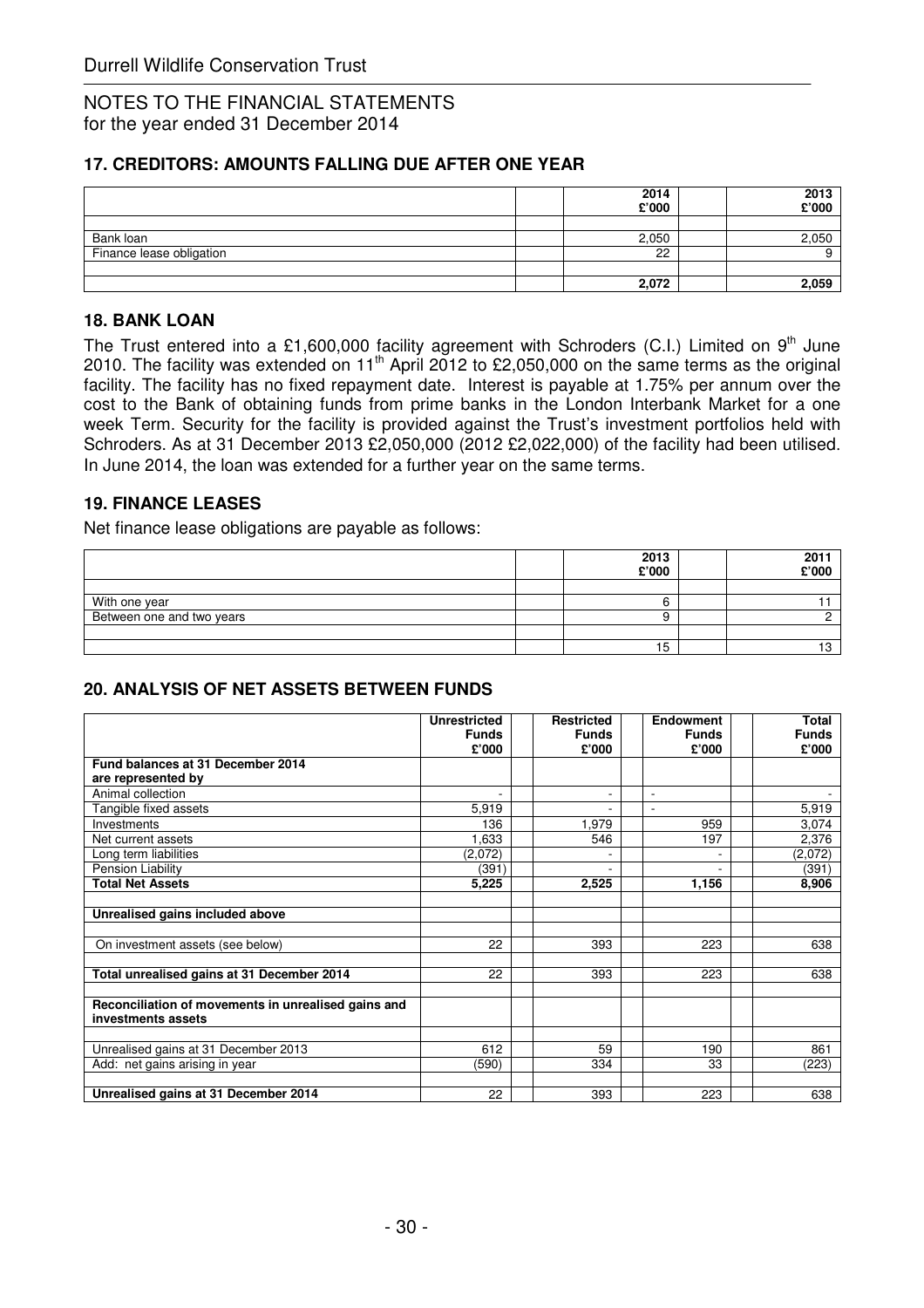#### NOTES TO THE FINANCIAL STATEMENTS for the year ended 31 December 2014 **21. PENSION SCHEME**

The Trust operates a pension scheme, with two formal sections; a defined contribution section and a defined benefit section. The assets of the scheme are held separately from those of the Trust and are administered by BWCI (Jersey) Limited.

### **Defined contribution section**

The defined contribution section of the scheme was opened to new members on 1 January 2002 and any existing defined benefit section members who chose to transfer to the new section.

On 31 July 2004 the defined benefit section was closed for the accrual of further pensionable service and members had the choice of transferring their pensionable entitlement up to that date into the defined contribution section or remaining as a deferred pensioner of the curtailed defined benefit section of the scheme.

As at 31 December 2014, 63 members of staff had benefits accruing under the Defined contribution section of the pension scheme.

Employer contributions during the year to 31 December 2014 totalled £219k (2013 - £227k).It is anticipated that the employer will make contributions of £222k during 2015.

### **Defined benefit section**

The liabilities of the defined benefit section are funded by contributions from the Trust.

The actual funding of the defined benefit section is determined by the actuarial valuation and this differs from the amount that is required to be charged in the Statement of Financial Activities under Financial Reporting Standard 17.

As at 31 December 2014, 3 members of staff had benefits accruing under the Defined benefit section of the pension scheme.

An actuarial valuation was carried out to 31 December 2009. Results of this review indicate a funding deficit of £751,000.

A valuation for FRS17 purposes was carried out as at 31 December 2014. The major assumptions used by the actuary were:

|                                 | At 31 Dec 2014 | At 31 Dec 2013 | At 31 Dec 2012 | At 31 Dec 2011 |
|---------------------------------|----------------|----------------|----------------|----------------|
| Rate of increase in<br>salaries | N/A            | N/A            | N/A            | N/A            |
| Pension increased               | .5%            | 1.5%           | .5%            | 1.5%           |
| Discount rate*                  | 3.4%           | 4.4%           | 4.0%           | 4.7%           |
| Price inflation                 | N/A            | N/A            | N/A            | N/A            |

\*based on iBoxx over 15 year AA corporate bond index.

#### **Defined Benefit section assets and expected rates of return**

| 2014                                 | 2013           |                                      | 2012           |                                      | 2011           |                                      |                |
|--------------------------------------|----------------|--------------------------------------|----------------|--------------------------------------|----------------|--------------------------------------|----------------|
| Expected long-term<br>rate of return | Value<br>£'000 | Expected long-term<br>rate of return | Value<br>£'000 | Expected long-term<br>rate of return | Value<br>£'000 | Expected long-term<br>rate of return | Value<br>£'000 |
|                                      |                |                                      |                |                                      |                |                                      |                |
| Equities                             | ,271           | 7.5%                                 | .356           | 6.75%                                | 1.219          | 6.75%                                | 227. ،         |
|                                      |                |                                      |                |                                      |                |                                      |                |
| <b>Bonds</b>                         | 792            | 3.9%                                 | 728            | 3.5%                                 | 731            | 4.2%                                 | 731            |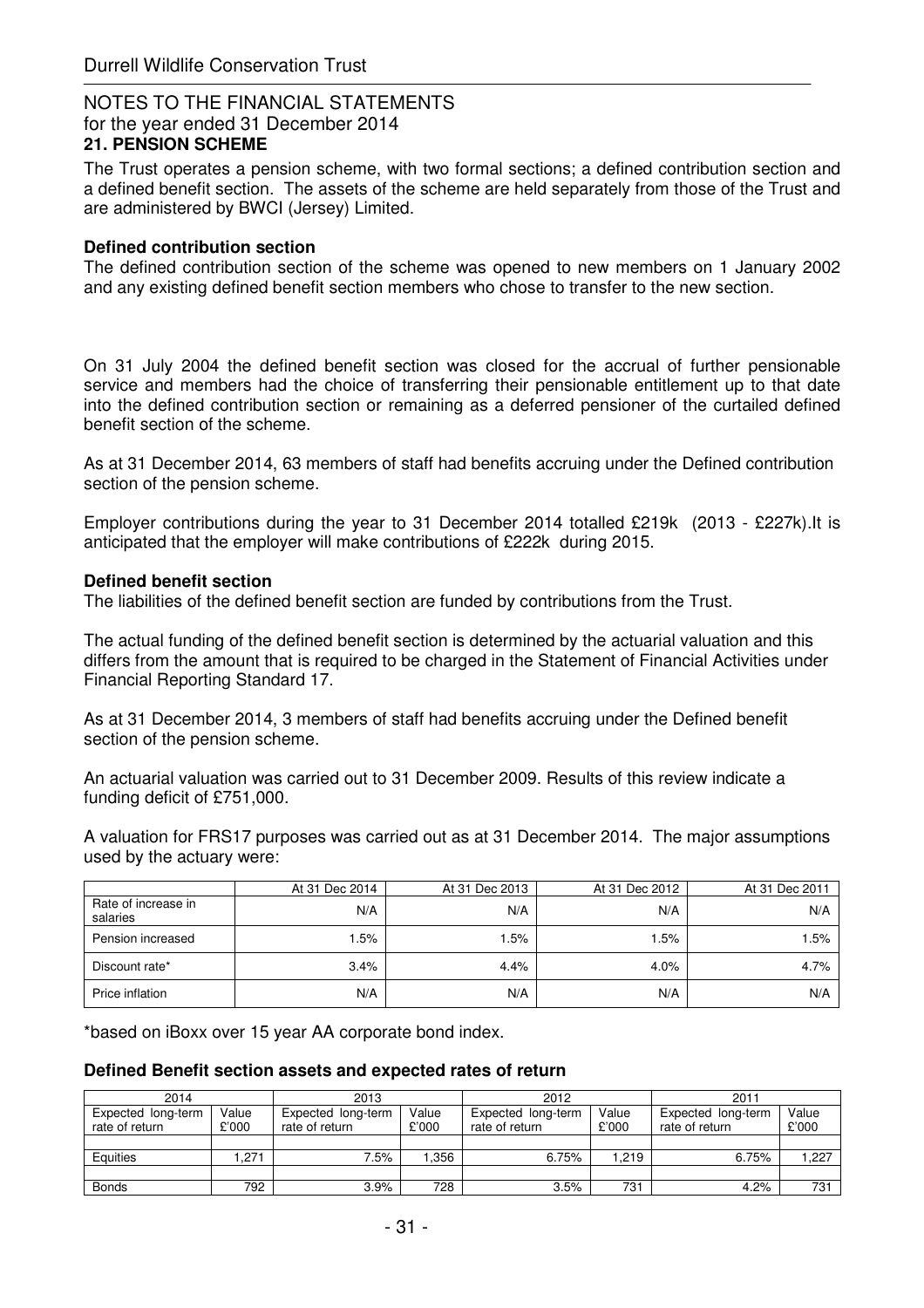| <u>IUI LIIG VGAI GIIUGU UT DECEIIIDEI ZUTT</u> |         |      |         |      |         |      |         |
|------------------------------------------------|---------|------|---------|------|---------|------|---------|
| Gilts                                          | 523     | 3.6% | 468     | 2.7% | 467     | 2.8% | 494     |
|                                                |         |      |         |      |         |      |         |
| Cash                                           | 55      | 0.5% | 14      | 0.5% | 40      | 0.5% | 24      |
|                                                |         |      |         |      |         |      |         |
| Total value of<br>assets:                      | 2,641   |      | 2,556   |      | 2,457   |      | 2,476   |
| Present value of<br>liabilities                | (3,032) |      | (2,814) |      | (3,019) |      | (2,899) |
| Net pension defecit                            | (391)   |      | (248)   |      | (562)   |      | (423)   |

Analysis of the amounts recognised in the Statement of Financial Activities in the year to 31 December 2014.

## **In arriving at outgoing resources for the year**

|                                        |  | 2014<br>£'000 | 2013<br>£'000 |
|----------------------------------------|--|---------------|---------------|
| Net interest                           |  |               |               |
| Expected return on the Scheme's assets |  | (142)         | 117           |
| Interest on the Scheme's liabilities   |  | 121           | 118           |
|                                        |  |               |               |
|                                        |  | (21           |               |
|                                        |  |               |               |
| Total (Credit)/Debit                   |  | (21)          |               |

### **Included as other recognised gains and losses**

|                                                                                    | 2014<br>£'000 | 2013<br>£'000 | 2012<br>£'000 |
|------------------------------------------------------------------------------------|---------------|---------------|---------------|
| Actual return less expected return on the Scheme's assets                          | 82            | 138           | 143           |
| Experience gains/(losses) arising on the Scheme's liabilities                      | (37)          |               | 49            |
| Changes in assumptions underlying the present value of the<br>Scheme's liabilities | (209)         | 176           | (255)         |
|                                                                                    |               |               |               |
| Actuarial (deficit)/gain recognised in other gains and losses                      | (164)         | 315           | (63)          |
|                                                                                    |               |               |               |
| Total increase/(decrease) in funds                                                 | (143)         | 314           | (139)         |

# **Movement in (Deficit)/Surplus during the year**

|                                                  | 2013<br>£'000 | 2013<br>£'000 | 2012<br>£'000 |
|--------------------------------------------------|---------------|---------------|---------------|
| Deficit in scheme as at 1 January                | (248)         | (562)         | (423)         |
| Movement in year                                 |               |               |               |
| Adjustment in respect of bid valuation of assets |               |               |               |
| Current service cost                             |               |               |               |
| Contributions                                    |               |               |               |
| Past service costs                               | -             |               | (66)          |
| Curtailment gain                                 | -             |               |               |
| Other finance credit/(expense)                   | 21            |               | (10)          |
| Actuarial (deficit)/gain                         | (164)         | 315           | (63)          |
|                                                  |               |               |               |
| Deficit in Scheme as at 31 December              | (391)         | (248)         | (562)         |

# **Details of experience gains and losses during the year**

|                                            | 2014  | 2013  | 2012  | 2011  | 2010  |
|--------------------------------------------|-------|-------|-------|-------|-------|
|                                            | £'000 | £'000 | £'000 | £'000 | £'000 |
| Difference between the expected and actual |       |       |       |       |       |
| return on the Scheme's assets              |       |       |       |       |       |
| Amount                                     | 82    | 138   | 143   | (46)  | 42    |
| Percentage of the Scheme's assets (%)      |       | 5%    | 6%    | (2%   | 2%    |
| Experience (losses)/gains on the Scheme's  |       |       |       |       |       |
| liabilities                                |       |       |       |       |       |
| Amount £'000's                             | (37   |       | 49    | (464) | 84    |
| Percentage of the Scheme's liabilities (%) | 1%)   | 0%    | 2%    | 16%   | 3%    |
| Total amount recognised in other gains and |       |       |       |       |       |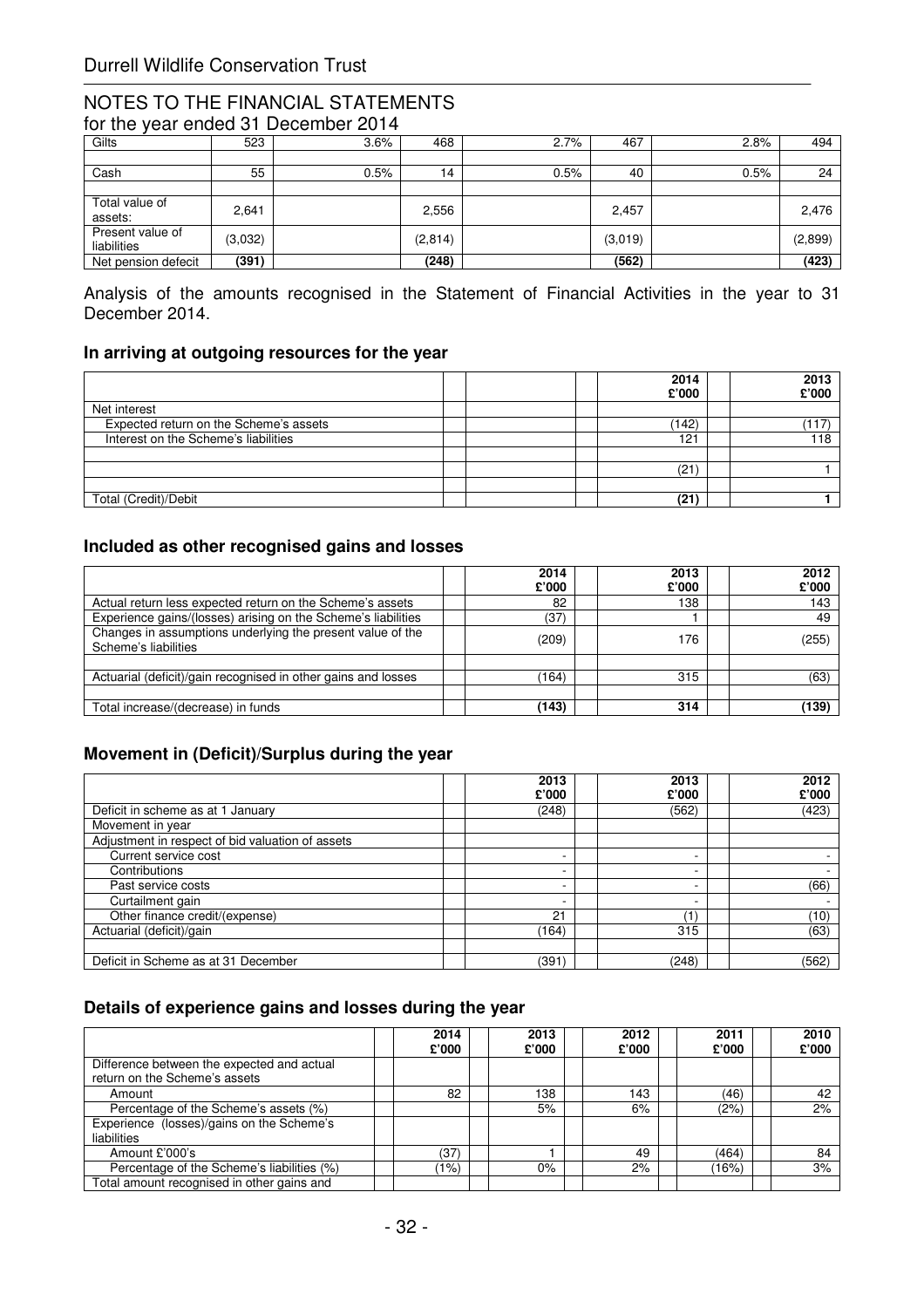| .<br>_ _                                                           |       |      |     |       |                |
|--------------------------------------------------------------------|-------|------|-----|-------|----------------|
| losses                                                             |       |      |     |       |                |
| Amount $(E'000's)$                                                 | (164) | 315  | (63 | (231) | (42)           |
| Percentage of the present value of the<br>Scheme's liabilities (%) | (5%)  | ີ 1% | 2%  | (8%)  | $^{\prime}1\%$ |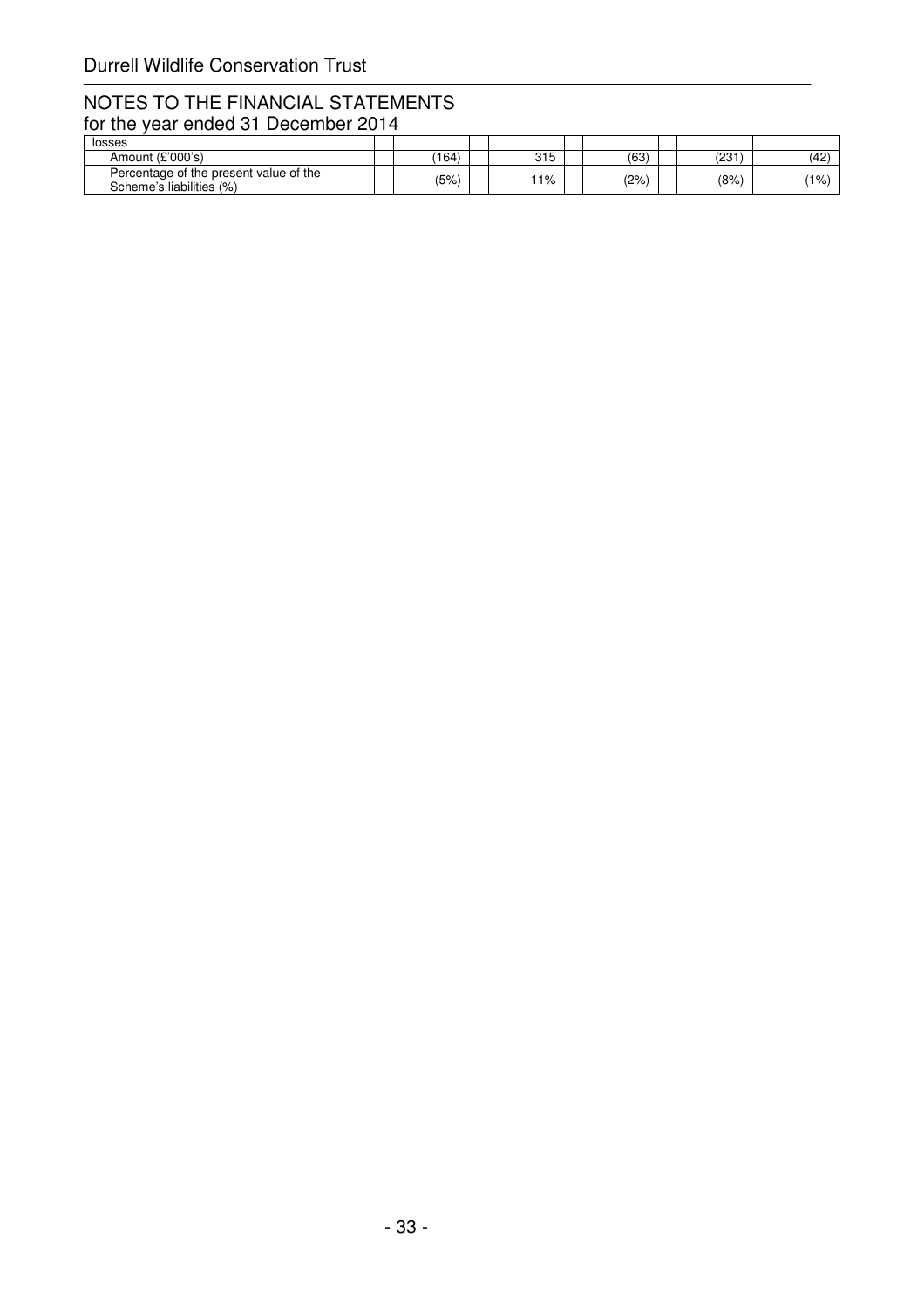# **22**. **PRIOR YEAR ADJUSTMENTS**

As set out in Note 2 "Accounting Policies" when restricted funds are utilised on capital projects the capitalised assets are regarded as fixed assets of the unrestricted general fund and the total of such capital expenditure is accordingly transferred from the restricted fund to the general fund. In addition when projects are completed unexpended balances are released to general funds unless specific instruction has been given by the donor that balances should be repaid. These are shown as prior year adjustments to reserves. In 2014 this resulted in £xx (2013 £758,000) being adjusted against opening reserves.

## **23. CAPITAL ENDOWMENTS**

|                                 | <b>Balance 1</b> | Incoming         | Investment | <b>Resources</b> | <b>Balance 31</b> |
|---------------------------------|------------------|------------------|------------|------------------|-------------------|
|                                 | January          | <b>Resources</b> | Gains      | expended         | <b>December</b>   |
|                                 | 2014             |                  |            |                  | 2014              |
|                                 | £'000            | £'000            | £'000      | £'000            | £'000             |
|                                 |                  |                  |            |                  |                   |
| Whitley Durrell Conservation    | 1.029            |                  |            |                  |                   |
| Academy Fund                    |                  |                  |            |                  |                   |
| <b>Electricity Fund</b>         | 23               |                  |            |                  |                   |
| <b>Rumboll Travel Awards</b>    | 58               |                  |            |                  |                   |
| The Venerable Lawrence Ashcroft | 26               |                  |            |                  |                   |
| Fund                            |                  |                  |            |                  |                   |
|                                 | .136             |                  |            |                  |                   |

## **Whitley Durrell Conservation Academy Fund**

The Whitley Durrell Conservation Academy Fund was established by the Whitley Animal Protection Trust with an initial donation of £1 million. The income from this is restricted to covering the operational costs of running the Durrell Conservation Academy. Gains on investment activities are accumulated as capital and added to the fund to prevent the erosion of the value of the fund through inflation.

### **Electricity Fund**

The Electricity fund was established to provide income to be used to pay some of the electricity costs of the Gaherty reptile house.

### **Rumboll Travel Award Fund**

The Rumboll Travel Award Fund was established during 2001 to fund an annual award to a selected staff member to undertake field conservation to develop their conservation skills.

### **The Venerable Lawrence Ashcroft Fund**

The Venerable Lawrence Ashcroft Fund was established during 2002, income from which may be used to further the Trust's wildlife conservation mission particularly through support of international programmes.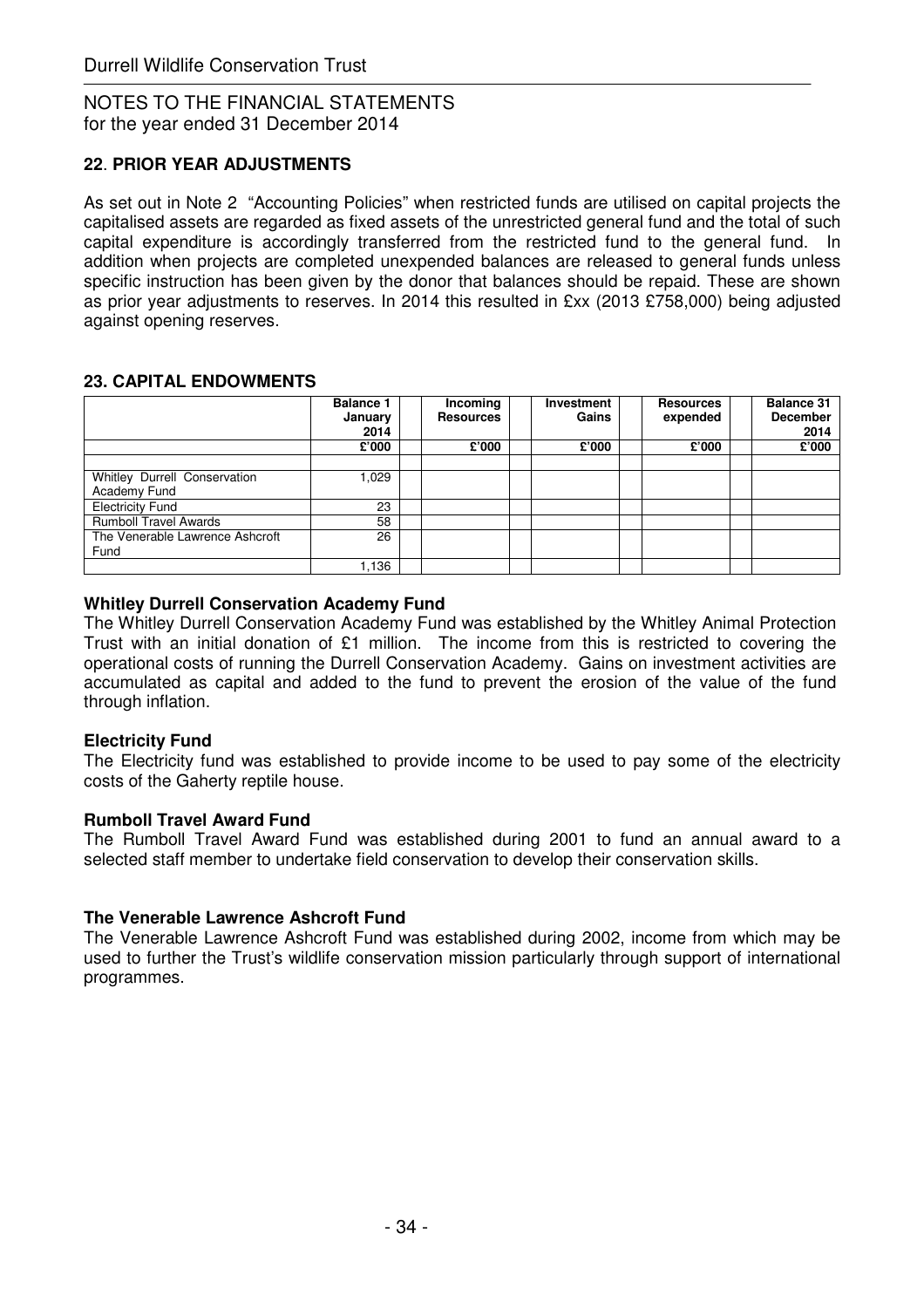# **24. RESTRICTED FUNDS**

|                                                    | Balance 1<br>January<br>(As restated)<br>2014 | Incoming<br>Resources | Investment<br>Gains | (Resources<br>Expended) | Balance<br>31<br>December<br>2014 |
|----------------------------------------------------|-----------------------------------------------|-----------------------|---------------------|-------------------------|-----------------------------------|
|                                                    | £'000                                         | £'000                 | £'000               | £'000                   | £'000                             |
| Gerald Durrell Memorial Fund                       | 204                                           |                       |                     |                         |                                   |
|                                                    |                                               |                       |                     |                         |                                   |
| <b>Gerald Durrell Endowment</b><br>Fund            | 133                                           |                       |                     |                         |                                   |
|                                                    |                                               |                       |                     |                         |                                   |
| Weyland Income Fund                                | 26                                            |                       |                     |                         |                                   |
| <b>Durrell Conservation</b><br>Academy (US) Fund   | 586                                           |                       |                     |                         |                                   |
|                                                    |                                               |                       |                     |                         |                                   |
| Other Durrell<br><b>Conservation Academy Funds</b> | 514                                           |                       |                     |                         |                                   |
|                                                    |                                               |                       |                     |                         |                                   |
| Other Funds                                        | 796                                           |                       |                     |                         |                                   |
|                                                    |                                               |                       |                     |                         |                                   |
|                                                    | 2,259                                         |                       |                     |                         |                                   |

## **Gerald Durrell Memorial Fund**

The Gerald Durrell Memorial Fund was established to build a capital sum, income from which may be used to support the work of graduates of the Durrell Conservation Academy, Jersey.

### **Gerald Durrell Endowment Fund**

The Gerald Durrell Chair was established to help towards the cost of the Durrell Conservation Academy at Les Noyers, Jersey. The Gerald Durrell Chair was re constituted in 2009 as the Gerald Durrell Endowment with the funds transferred.

### **The Weyland Fund**

The fund was established to help staff with the cost of taking MSc degrees.

### **Durrell Conservation Academy (US)Fund**

The Durrell Conservation Academy Fund represents funds transferred during 2012 from EcoHealth Alliance. It has been agreed that the funds should be used to support various activities of Durrell Conservation Academy at Les Noyers, Jersey.

### **Other Durrell Conservation Academy Funds**

The Other Durrell Conservation Academy funds comprise some funds which were donated to sponsor various activities of the Durrell Conservation Academy at Les Noyers, Jersey.

### **Other Funds**

Other funds comprise a number of smaller restricted funds which were designated by the donor to sponsor various projects at the Wildlife Park in Jersey and overseas.

### **25. DESIGNATED FUNDS**

The income funds of the charity include the following designated funds which have been set aside out of unrestricted funds by the Board of Trustees for specific purposes: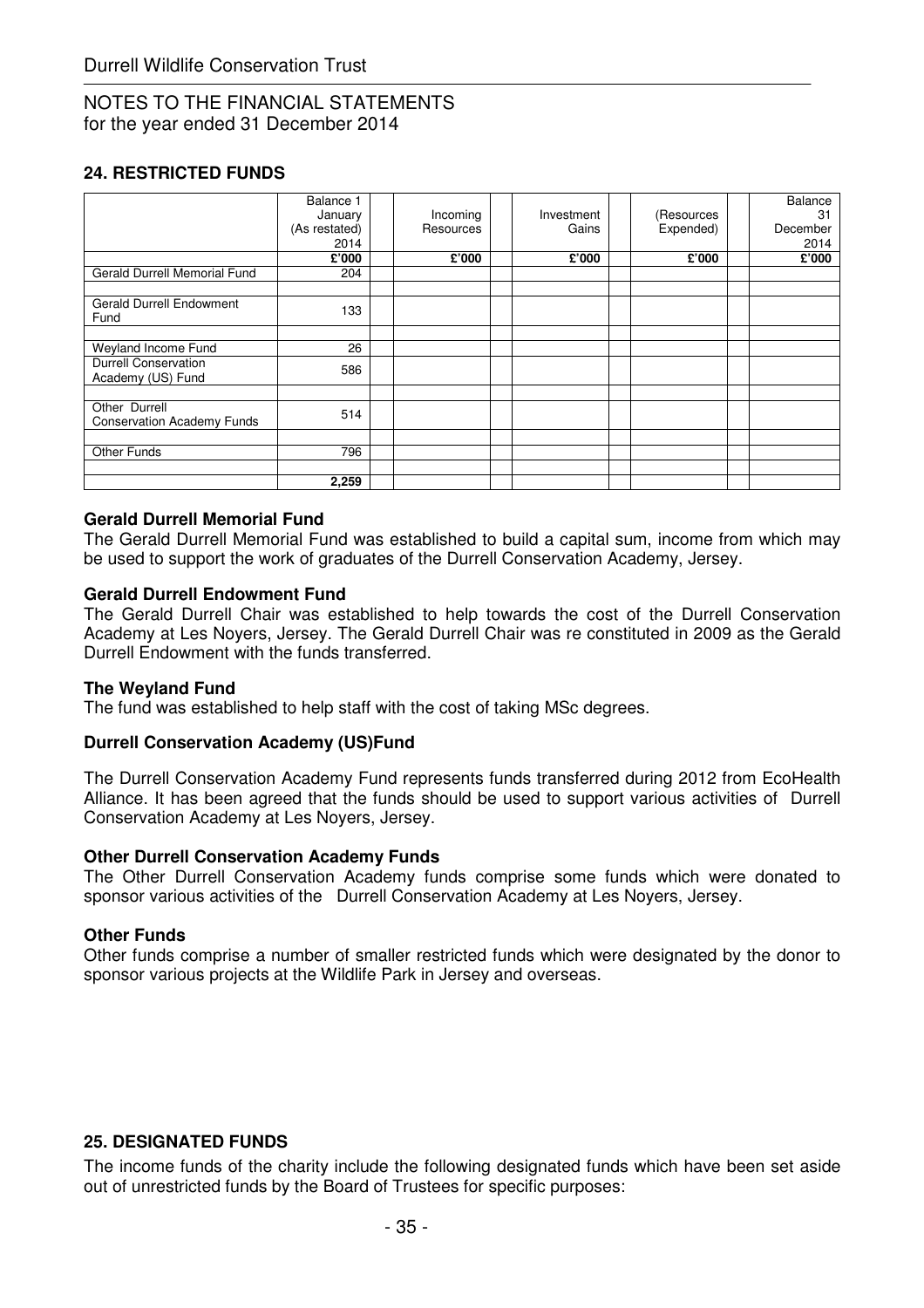|                                        | Balance 1<br>January<br>(As restated)<br>2014 | Incoming<br>Resources | Gains on<br>investments<br>and Pension<br>Scheme | Resources<br>Expended | Balance 31<br>December<br>2014 |
|----------------------------------------|-----------------------------------------------|-----------------------|--------------------------------------------------|-----------------------|--------------------------------|
|                                        | £'000                                         | £'000                 | £'000                                            | £'000                 | £'000                          |
| Overseas fund / Trust fund             | 3,314                                         |                       |                                                  |                       |                                |
|                                        |                                               |                       |                                                  |                       |                                |
| Gertrude Rathbone Jasper<br>Settlement | 294                                           |                       |                                                  |                       |                                |
|                                        |                                               |                       |                                                  |                       |                                |
| Other designated funds                 | 85                                            |                       |                                                  |                       |                                |
|                                        |                                               |                       |                                                  |                       |                                |
|                                        | 3,693                                         |                       |                                                  |                       |                                |

## **Overseas Fund**

The Overseas Fund was historically used to meet the shortfall in specific funding for overseas projects, which would otherwise have to be met by the General Fund. Following the amalgamation with the Headquarters fund in 2004, use of the Trust Fund monies is driven by reference to budgeted expenditure and income.

## **Gertrude Rathbone Jasper Settlement**

The Gertrude Rathbone Jasper Settlement represents funds transferred during 2012 from EcoHealth Alliance. It has been agreed that the funds should be used over a period of four years to support specific projects within the Trust.

## **Other Designated Funds**

Other Designated funds comprise funds designated by the Trust to fund various specific projects both in Jersey and overseas.

# **26. GENERAL FUNDS**

|               | Balance 1<br>January<br>(As restated)<br>2014 | Incoming<br>Resources | Gains on<br>investments<br>and Pension<br>Scheme | Resources<br>Expended | Balance 31<br>December<br>2014 |
|---------------|-----------------------------------------------|-----------------------|--------------------------------------------------|-----------------------|--------------------------------|
|               | £'000                                         | £'000                 | £'000                                            | £'000                 | £'000                          |
| General Funds | .533                                          |                       |                                                  |                       |                                |
|               |                                               |                       |                                                  |                       |                                |
|               | .533                                          |                       |                                                  |                       |                                |